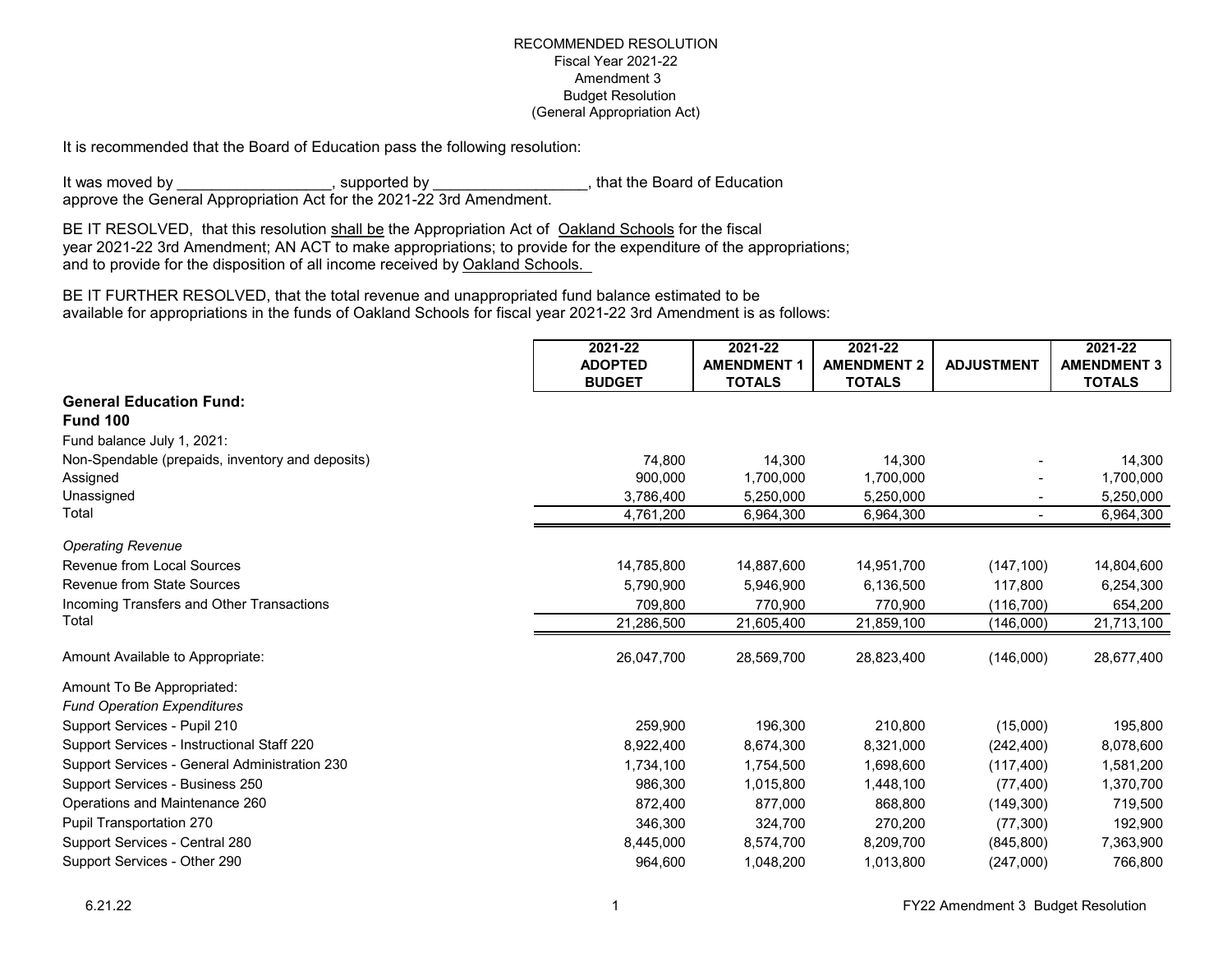|                                                                           | 2021-22<br><b>ADOPTED</b> | 2021-22<br><b>AMENDMENT 1</b> | 2021-22<br><b>AMENDMENT 2</b> | <b>ADJUSTMENT</b> | 2021-22<br><b>AMENDMENT 3</b> |
|---------------------------------------------------------------------------|---------------------------|-------------------------------|-------------------------------|-------------------|-------------------------------|
|                                                                           | <b>BUDGET</b>             | <b>TOTALS</b>                 | <b>TOTALS</b>                 |                   | <b>TOTALS</b>                 |
| Facilities Improvements 45x                                               |                           |                               | 85,000                        | (65,000)          | 20,000                        |
| Debt Service Principal 51x                                                |                           |                               |                               | 39,200            | 39,200                        |
| Fund Modifications (operating transfers out) 6XX                          | 975,900                   | 838,400                       | 1,438,400                     | 600,000           | 2,038,400                     |
| <b>Contingency Expenditures</b>                                           | 2,466,000                 | 5,251,500                     | 4,809,700                     | (513,600)         | 4,296,100                     |
| <b>Total Appropriated:</b>                                                | 25,972,900                | 28,555,400                    | 28,374,100                    | (1,711,000)       | 26,663,100                    |
| Anticipated Ending Fund balance June 30, 2022:                            |                           |                               |                               |                   |                               |
| Non-Spendable (prepaids, inventory and deposits)<br>Assigned              | 74,800                    | 14,300                        | 14,300<br>435,000             | 1,565,000         | 14,300<br>2,000,000           |
| Unassigned                                                                | 2,466,000                 | 5,251,500                     | 4,809,700                     | (513,600)         | 4,296,100                     |
| Total Fund Balance:                                                       | 2,540,800                 | 5,265,800                     | 5,259,000                     | 1,051,400         | 6,310,400                     |
| <b>General Education Grants &amp; Funded Projects:</b><br><b>Fund 105</b> |                           |                               |                               |                   |                               |
| Fund balance July 1, 2021:                                                |                           |                               |                               |                   |                               |
| Unassigned                                                                |                           | (393, 200)                    | (393, 200)                    |                   | (393, 200)                    |
| Non-Spendable for prepaids, inventory and deposits                        |                           | 2,200                         | 2,200                         |                   | 2,200                         |
| Total                                                                     |                           | (391,000)                     | (391,000)                     |                   | (391,000)                     |
| <b>Operating Revenue</b>                                                  |                           |                               |                               |                   |                               |
| Revenue from Non-Educational Entity                                       | 961,400                   | 1,142,900                     | 1,546,000                     |                   | 1,546,000                     |
| <b>Revenue from State Sources</b>                                         | 29,236,900                | 39,832,900                    | 41,488,000                    | 397,600           | 41,885,600                    |
| Revenue from Federal Sources                                              | 4,156,300                 | 6,095,000                     | 8,679,800                     | (510,000)         | 8,169,800                     |
| Total Available to Appropriate:                                           | 34,354,600                | 47,070,800                    | 51,713,800                    | (112, 400)        | 51,601,400                    |
| Amount To Be Appropriated:<br><b>Fund Operation Expenditures</b>          |                           |                               |                               |                   |                               |
| Continuing Ed 110                                                         | 748,900                   | 1,296,000                     | 1,302,000                     | (462,000)         | 840,000                       |
| Added Needs 120                                                           | 423,300                   | 243,000                       | 163,000                       | (15,500)          | 147,500                       |
| Support Services-Pupil 210                                                | 1,275,600                 | 1,475,200                     | 4,004,900                     | 230,100           | 4,235,000                     |
| Support Services - Instructional Staff 220                                | 7,996,200                 | 9,773,800                     | 10,478,900                    | (2,900)           | 10,476,000                    |
| Support Services - General Administration 230                             | 155,600                   | 175,200                       | 131,000                       |                   | 131,000                       |
| Support Services - School Administration 240                              | 6,400                     | 12,900                        | 8,000                         | 3,000             | 11,000                        |
| Support Services - Business 250                                           | 46,200                    | 52,200                        | 62,000                        | 2,200             | 64,200                        |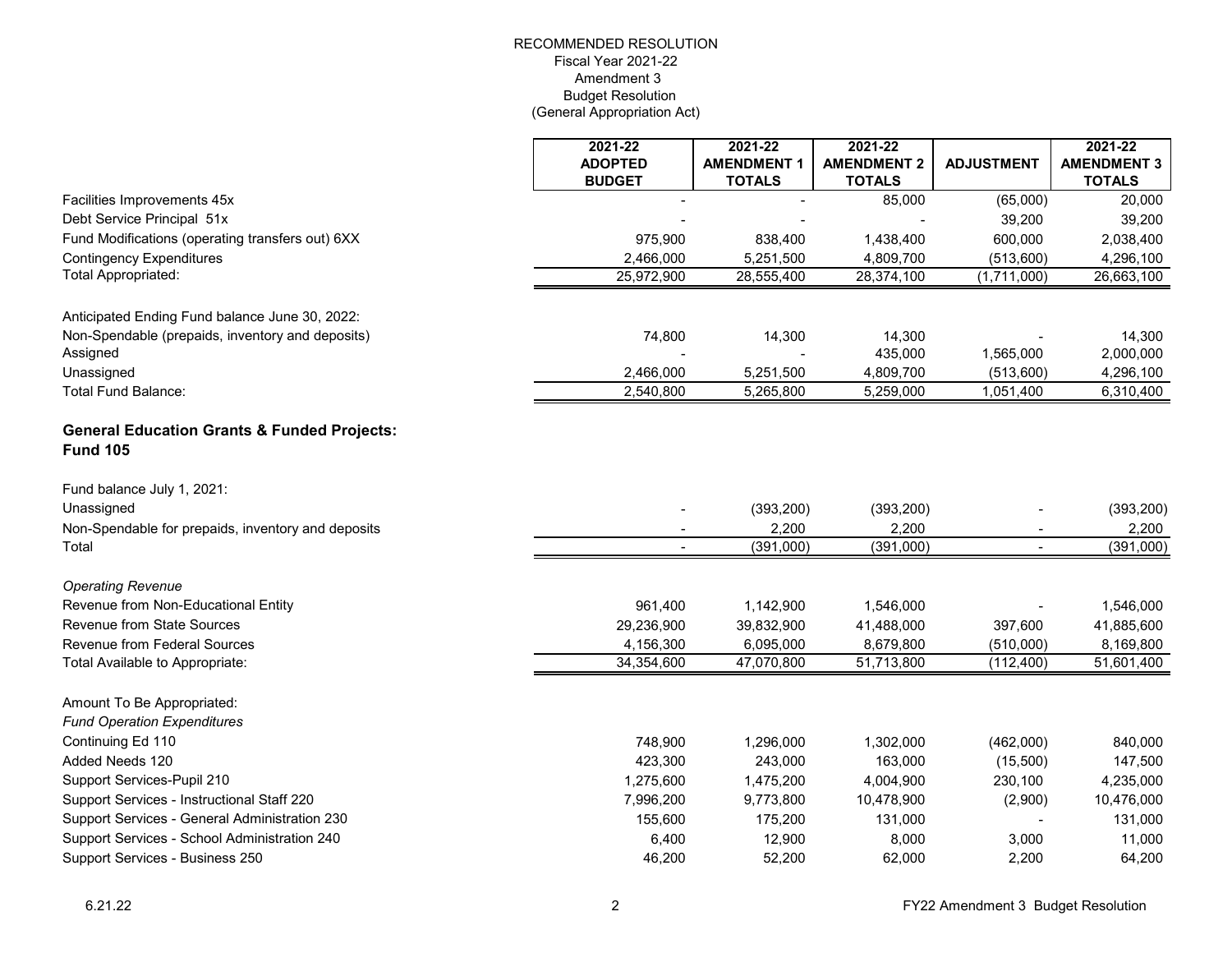|                                                     | 2021-22        | 2021-22            | 2021-22            |                   | 2021-22            |
|-----------------------------------------------------|----------------|--------------------|--------------------|-------------------|--------------------|
|                                                     | <b>ADOPTED</b> | <b>AMENDMENT 1</b> | <b>AMENDMENT 2</b> | <b>ADJUSTMENT</b> | <b>AMENDMENT 3</b> |
|                                                     | <b>BUDGET</b>  | <b>TOTALS</b>      | <b>TOTALS</b>      |                   | <b>TOTALS</b>      |
| Operation and Maintenance 260                       | 105,200        | 105,200            |                    | $\blacksquare$    |                    |
| <b>Pupil Transportation Services 270</b>            | 1,752,800      | 1,757,100          | 1,505,100          | 111,000           | 1,616,100          |
| Support Services - Central 280                      | 987,700        | 490,000            | 617,000            | 94,000            | 711,000            |
| Support Services - Other 290                        |                | 69,700             | 51,800             | (46, 800)         | 5,000              |
| Community Services-Community Services Direction 310 | 491,400        | 514,000            | 573,100            |                   | 573,100            |
| <b>Community Activities 330</b>                     | 483,300        | 501,800            | 505,000            | 30,600            | 535,600            |
| Custody and Care of Children 350                    | 8,300          | 12,000             | 3,000              |                   | 3,000              |
| <b>Welfare Activities 360</b>                       |                |                    |                    | 6,800             | 6,800              |
| Community Services - Other Community Services 390   | 687,100        | 718,100            | 1,088,000          |                   | 1,088,000          |
| Payments to Other Public Schools 410                | 14,732,100     | 23,580,000         | 24,993,000         | (116, 400)        | 24,876,600         |
| Payments to Not for Profit Entities 440             | 4,065,400      | 5,905,500          | 5,828,000          | 125,500           | 5,953,500          |
| Fund Modifications (operating transfers out) 6XX    | 389,100        | 389,100            | 400,000            | (72,000)          | 328,000            |
| Total Appropriated:                                 | 34,354,600     | 47,070,800         | 51,713,800         | (112, 400)        | 51,601,400         |
| Anticipated Ending Fund balance June 30, 2022:      |                |                    |                    |                   |                    |
| Unassigned                                          |                | (393, 200)         | (393, 200)         |                   | (393, 200)         |
| Non-Spendable for prepaids, inventory and deposits  |                | 2,200              | 2,200              |                   | 2,200              |
| <b>Total Fund Balance:</b>                          |                | (391,000)          | (391,000)          |                   | (391,000)          |
| <b>Special Education Fund:</b>                      |                |                    |                    |                   |                    |
| <b>Fund 200</b>                                     |                |                    |                    |                   |                    |
| Fund balance July 1, 2021:                          |                |                    |                    |                   |                    |
| Non-Spendable (prepaids, inventory and deposits)    | 13,800         | 27,000             | 27,000             |                   | 27,000             |
| <b>Restricted Special Education</b>                 | 988,300        | 6,290,900          | 6,290,900          |                   | 6,290,900          |
| Restricted (SE center program facility renovation)  | 10,419,600     | 10,419,600         | 10,419,600         |                   | 10,419,600         |
| Total                                               | 11,421,700     | 16,737,500         | 16,737,500         |                   | 16,737,500         |
| <b>Operating Revenue</b>                            |                |                    |                    |                   |                    |
| <b>Revenue from Local Sources</b>                   | 157,088,700    | 157,578,400        | 157,548,800        | (40,000)          | 157,508,800        |
| <b>Revenue from State Sources</b>                   | 6,948,900      | 7,151,100          | 7,621,800          | 241,500           | 7,863,300          |
| Incoming Transfers and Other Transactions           | 230,000        | 263,000            | 263,000            | (51, 400)         | 211,600            |
| Total                                               | 164,267,600    | 164,992,500        | 165,433,600        | 150,100           | 165,583,700        |
| Amount Available to Appropriate:                    | 175,689,300    | 181,730,000        | 182,171,100        | 150,100           | 182,321,200        |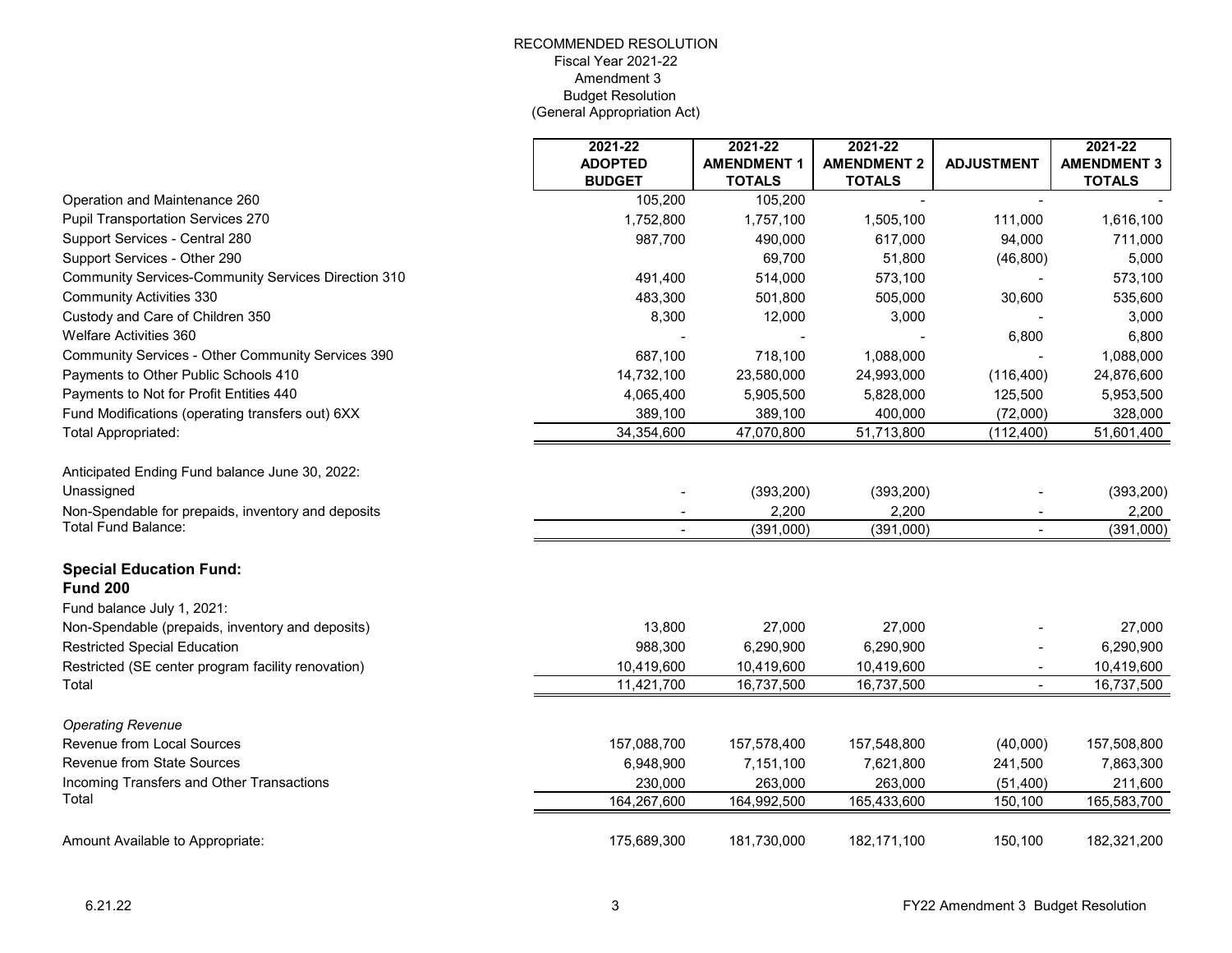|                                                                          | 2021-22<br><b>ADOPTED</b> | 2021-22<br><b>AMENDMENT 1</b> | 2021-22<br><b>AMENDMENT 2</b> | <b>ADJUSTMENT</b> | 2021-22<br><b>AMENDMENT 3</b> |
|--------------------------------------------------------------------------|---------------------------|-------------------------------|-------------------------------|-------------------|-------------------------------|
|                                                                          | <b>BUDGET</b>             | <b>TOTALS</b>                 | <b>TOTALS</b>                 |                   | <b>TOTALS</b>                 |
| Amount To Be Appropriated:                                               |                           |                               |                               |                   |                               |
| <b>Fund Operation Expenditures</b>                                       |                           |                               |                               |                   |                               |
| Added Needs 120                                                          | 2,410,000                 | 1,500,000                     | 1,500,000                     | (894,000)         | 606,000                       |
| Support Services - Pupil 210                                             | 10,744,500                | 10,557,600                    | 10,719,800                    | (903,000)         | 9,816,800                     |
| Support Services - Instructional Staff 220                               | 2,986,300                 | 3,118,100                     | 2,955,900                     | (304, 500)        | 2,651,400                     |
| Support Services - General Administration 230                            | 898,600                   | 909,400                       | 880,000                       | (120, 600)        | 759,400                       |
| Support Services - Business 250                                          | 1,280,700                 | 1,307,800                     | 1,276,300                     | (242, 800)        | 1,033,500                     |
| Operations and Maintenance 260                                           | 549,400                   | 551,700                       | 565,700                       | (181, 100)        | 384,600                       |
| Pupil Transportation 270                                                 | 115,100                   | 107,000                       | 90,400                        | (26, 100)         | 64,300                        |
| Support Services - Central 280                                           | 4,310,300                 | 4,402,500                     | 4,275,600                     | (180, 200)        | 4,095,400                     |
| Support Services - Other 290                                             | 366,100                   | 368,600                       | 352,200                       | (134, 600)        | 217,600                       |
| Payments to Other Public Schools 410                                     | 140,386,800               | 147,233,000                   | 147,790,500                   | 2,819,800         | 150,610,300                   |
| Debt Service Principal 51x                                               |                           |                               |                               | 177,100           | 177,100                       |
| Fund Modifications (operating transfers out) 6XX                         | 211,100                   | 211,100                       | 307,100                       | 192,000           | 499,100                       |
| <b>Contingency Expenditures</b>                                          | 997,000                   | 1,016,600                     | 1,011,000                     | (51,900)          | 959,100                       |
| Total Appropriated:                                                      | 165,255,900               | 171,283,400                   | 171,724,500                   | 150,100           | 171,874,600                   |
| Anticipated Ending Fund balance June 30, 2022:                           |                           |                               |                               |                   |                               |
| Non-Spendable (prepaids, inventory and deposits)                         | 13,800                    | 27,000                        | 27,000                        |                   | 27,000                        |
| <b>Restricted Special Education</b>                                      | 997,000                   | 1,016,600                     | 1,011,000                     | (51,900)          | 959,100                       |
| Restricted (SE center program facility renovation)                       | 10,419,600                | 10,419,600                    | 10,419,600                    |                   | 10,419,600                    |
| Total Fund Balance:                                                      | 11,430,400                | 11,463,200                    | 11,457,600                    | (51,900)          | 11,405,700                    |
|                                                                          |                           |                               |                               |                   |                               |
| <b>Special Education Grants &amp; Funded Projects</b><br><b>Fund 205</b> |                           |                               |                               |                   |                               |
| Fund balance July 1, 2021:                                               |                           |                               |                               |                   |                               |
| Unassigned                                                               |                           | (36, 800)                     | (36, 800)                     |                   | (36, 800)                     |
| Total                                                                    |                           | (36, 800)                     | (36, 800)                     |                   | (36, 800)                     |
| <b>Operating Revenue</b>                                                 |                           |                               |                               |                   |                               |
| <b>Revenue from State Sources</b>                                        | 698,000                   | 1,444,700                     | 1,644,700                     |                   | 1,644,700                     |
| Revenue from Federal Sources                                             | 55,051,000                | 64,697,800                    | 66,136,100                    | 652,400           | 66,788,500                    |
| Total Available to Appropriate:                                          | 55,749,000                | 66,142,500                    | 67,780,800                    | 652,400           | 68,433,200                    |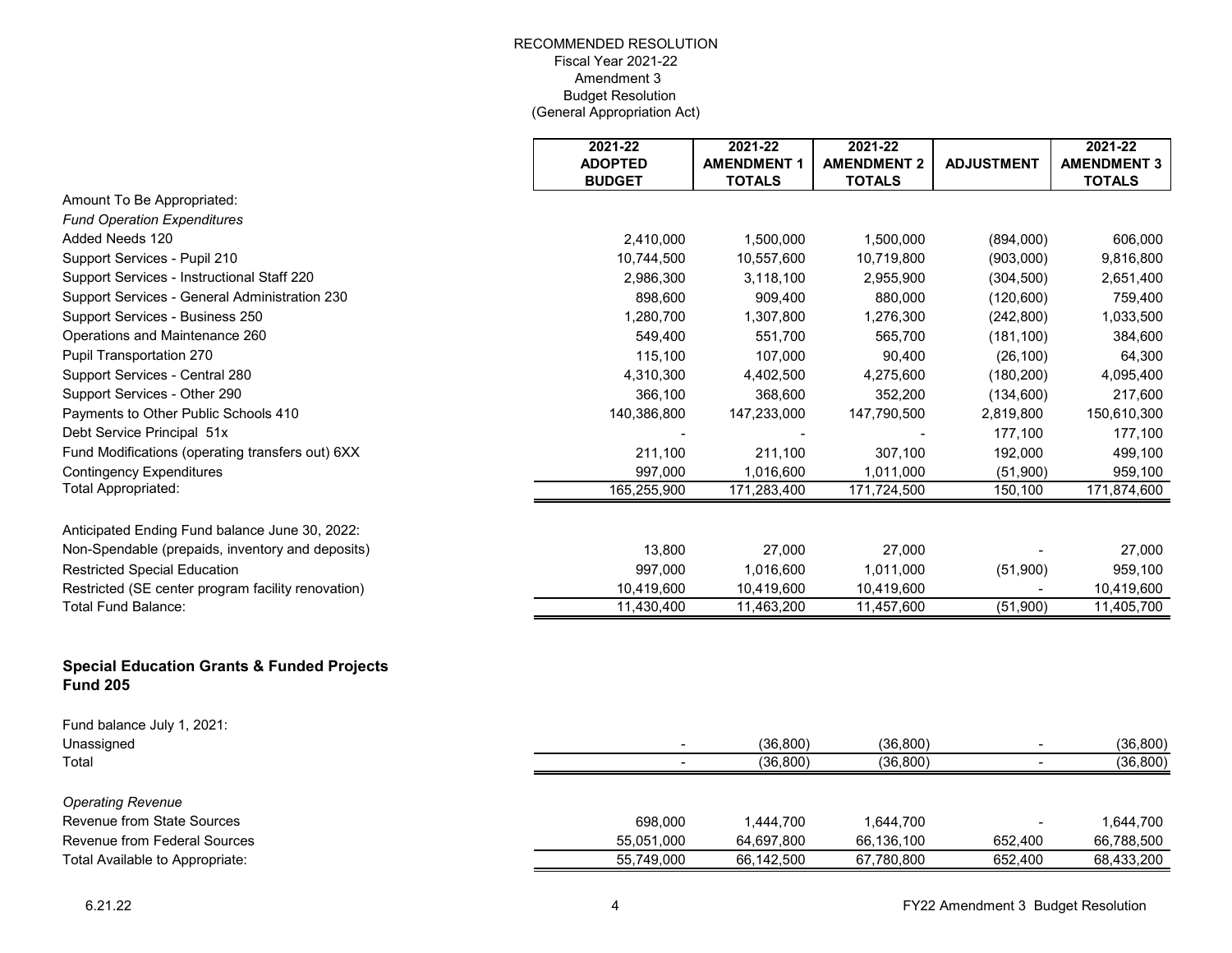|                                                    | 2021-22<br><b>ADOPTED</b><br><b>BUDGET</b> | 2021-22<br><b>AMENDMENT 1</b><br><b>TOTALS</b> | 2021-22<br><b>AMENDMENT 2</b><br><b>TOTALS</b> | <b>ADJUSTMENT</b> | 2021-22<br><b>AMENDMENT 3</b><br><b>TOTALS</b> |
|----------------------------------------------------|--------------------------------------------|------------------------------------------------|------------------------------------------------|-------------------|------------------------------------------------|
| Amount To Be Appropriated:                         |                                            |                                                |                                                |                   |                                                |
| <b>Fund Operation Expenditures</b>                 |                                            |                                                |                                                |                   |                                                |
| Support Services - Pupil 210                       | 1,520,700                                  | 3,395,200                                      | 3,377,000                                      | 393,500           | 3,770,500                                      |
| Support Services - Instructional Staff 220         | 1,034,300                                  | 983,300                                        | 1,046,900                                      | 47,100            | 1,094,000                                      |
| Operation and Maintenance                          | 2,500                                      | 2,300                                          | 3,600                                          |                   | 3,600                                          |
| Support Services - Central 280                     | 995,100                                    | 1,238,400                                      | 1,350,500                                      | (12,500)          | 1,338,000                                      |
| <b>Community Services-Community Activities 330</b> | 1,000                                      | 1,000                                          | 1,000                                          |                   | 1,000                                          |
| Community Services - Non-Public Schools Pupil 370  | 69,100                                     |                                                | 35,500                                         | 1,762,600         | 1,798,100                                      |
| Payments to Other Public Schools 410               | 51,818,700                                 | 60,196,100                                     | 61,590,000                                     | (1,552,000)       | 60,038,000                                     |
| Fund Modifications (operating transfers out) 6XX   | 307,600                                    | 326,200                                        | 376,300                                        | 13,700            | 390,000                                        |
| <b>Total Appropriated:</b>                         | 55,749,000                                 | 66,142,500                                     | 67,780,800                                     | 652,400           | 68,433,200                                     |
| Anticipated Ending Fund balance June 30, 2022:     |                                            |                                                |                                                |                   |                                                |
| Unassigned                                         |                                            | (36, 800)                                      | (36, 800)                                      |                   | (36, 800)                                      |
| Total Fund Balance:                                | $\blacksquare$                             | (36, 800)                                      | (36, 800)                                      | $\mathbf{r}$      | (36, 800)                                      |
| <b>Career Focused Education Fund</b>               |                                            |                                                |                                                |                   |                                                |
| <b>Fund 600</b>                                    |                                            |                                                |                                                |                   |                                                |
| Fund balance July 1, 2021:                         |                                            |                                                |                                                |                   |                                                |
| Non-Spendable for prepaids, inventory and deposits | 25,200                                     | 10,600                                         | 10,600                                         |                   | 10,600                                         |
| <b>Restricted Career Focused Education</b>         | 5,417,500                                  | 8,143,600                                      | 8,143,600                                      | $\blacksquare$    | 8,143,600                                      |
| Total                                              | 5,442,700                                  | 8,154,200                                      | 8,154,200                                      |                   | 8,154,200                                      |
| <b>Operating Revenue</b>                           |                                            |                                                |                                                |                   |                                                |
| Revenue from Local Sources                         | 38,754,100                                 | 38,869,900                                     | 38,896,000                                     | 29,900            | 38,925,900                                     |
| Revenue from State Sources                         | 4,874,500                                  | 4,874,200                                      | 5,800,300                                      | 238,300           | 6,038,600                                      |
| Incoming Transfers and Other Transactions          | 126,900                                    | 126,900                                        | 126,900                                        | 19,200            | 146,100                                        |
| Total                                              | 43,755,500                                 | 43,871,000                                     | 44,823,200                                     | 287,400           | 45,110,600                                     |
| Amount Available to Appropriate:                   | 49,198,200                                 | 52,025,200                                     | 52,977,400                                     | 287,400           | 53,264,800                                     |
| Amount To Be Appropriated:                         |                                            |                                                |                                                |                   |                                                |
| <b>Fund Operation Expenditures</b>                 |                                            |                                                |                                                |                   |                                                |
| Added Needs 120                                    | 17,707,000                                 | 17,852,300                                     | 17,637,900                                     | (1,573,400)       | 16,064,500                                     |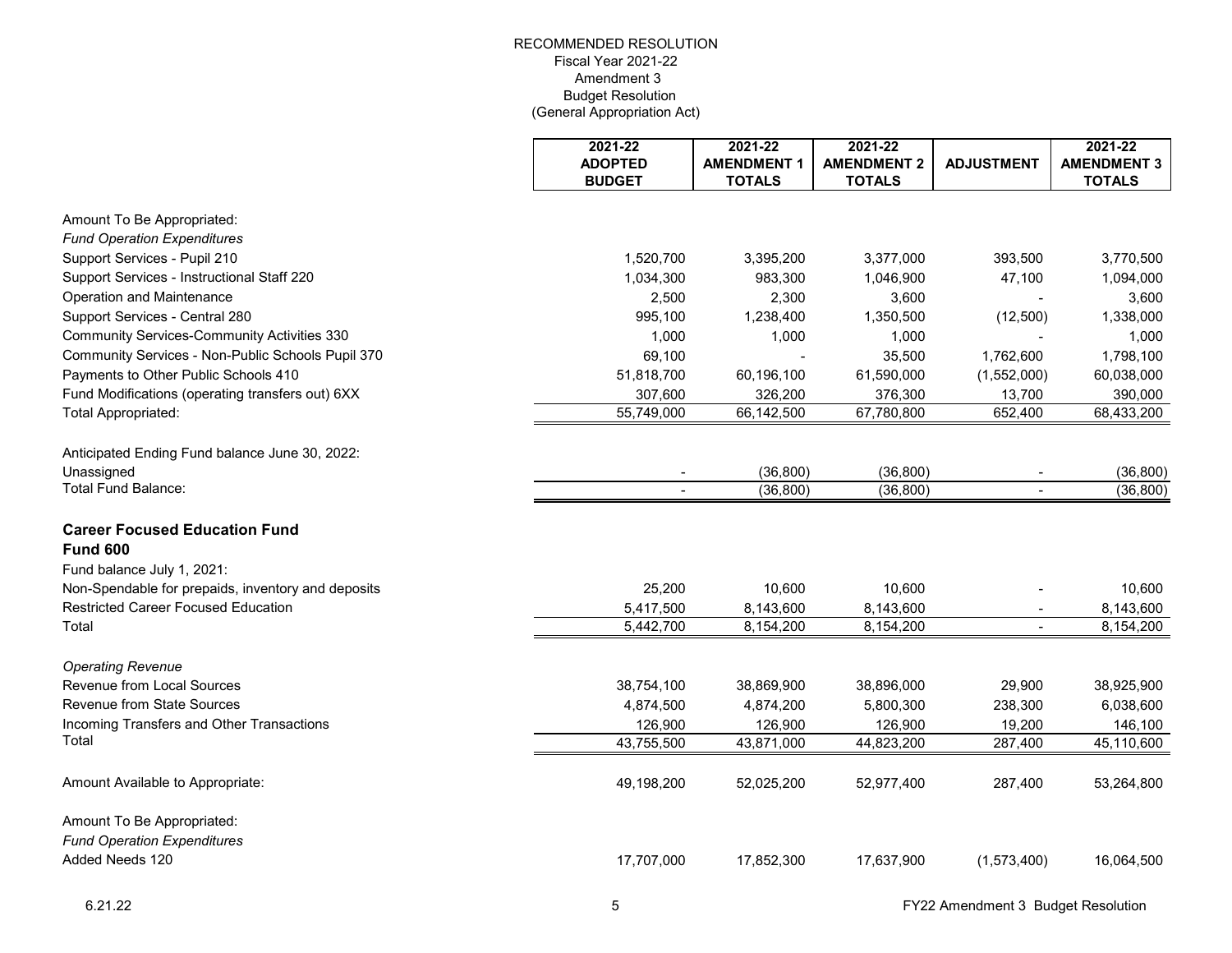|                                                                                 | 2021-22        | $2021 - 22$        | 2021-22            |                   | 2021-22            |
|---------------------------------------------------------------------------------|----------------|--------------------|--------------------|-------------------|--------------------|
|                                                                                 | <b>ADOPTED</b> | <b>AMENDMENT 1</b> | <b>AMENDMENT 2</b> | <b>ADJUSTMENT</b> | <b>AMENDMENT 3</b> |
|                                                                                 | <b>BUDGET</b>  | <b>TOTALS</b>      | <b>TOTALS</b>      |                   | <b>TOTALS</b>      |
| Support Services - Pupil 210                                                    | 1,966,700      | 1,990,300          | 2,040,000          | 50,600            | 2,090,600          |
| Support Services - Instructional Staff 220                                      | 3,131,900      | 2,747,600          | 2,890,500          | (129, 200)        | 2,761,300          |
| Support Services - General Administration 230                                   | 939,400        | 1,070,500          | 1,053,900          | 43,300            | 1,097,200          |
| Support Services School Administration 240                                      | 2,482,200      | 2,547,100          | 2,470,200          | (107, 800)        | 2,362,400          |
| Support Services - Business 250                                                 | 1,530,200      | 1,580,800          | 1,535,500          | (119, 800)        | 1,415,700          |
| Operations and Maintenance 260                                                  | 3,943,300      | 3,985,300          | 3,860,600          | (24,000)          | 3,836,600          |
| Pupil Transportation 270                                                        | 126,500        | 126,300            | 129,600            | (57, 100)         | 72,500             |
| Support Services - Central 280                                                  | 5,750,500      | 5,876,700          | 5,524,700          | (193,600)         | 5,331,100          |
| Support Services - Other 290                                                    | 207,600        | 210,100            | 193,700            | (31, 300)         | 162,400            |
| Payments to Other Public Schools 410                                            | 3,088,000      | 3,794,400          | 3,794,400          |                   | 3,794,400          |
| Debt Service Principal 51x                                                      |                |                    |                    | 228,300           | 228,300            |
| Fund Modifications (operating transfers out) 6XX                                | 4,327,100      | 4,327,100          | 6,031,100          | 1,708,000         | 7,739,100          |
| <b>Contingency Expenditures</b>                                                 | 3,972,600      | 5,906,100          | 5,804,700          | 493,400           | 6,298,100          |
| <b>Total Appropriated:</b>                                                      | 49,173,000     | 52,014,600         | 52,966,800         | 287,400           | 53,254,200         |
| Anticipated Ending Fund balance June 30, 2022:                                  |                |                    |                    |                   |                    |
| Non-Spendable for prepaids, inventory and deposits                              | 25,200         | 10,600             | 10,600             |                   | 10,600             |
| <b>Restricted Career Focused Education</b>                                      | 3,972,600      | 5,906,100          | 5,804,700          | 493,400           | 6,298,100          |
| Total Fund Balance:                                                             | 3,997,800      | 5,916,700          | 5,815,300          | 493,400           | 6,308,700          |
|                                                                                 |                |                    |                    |                   |                    |
| <b>Career Focused Education Grants &amp; Funded Projects</b><br><b>Fund 605</b> |                |                    |                    |                   |                    |
| Fund balance July 1, 2021:                                                      |                |                    |                    |                   |                    |
| Unassigned                                                                      |                | (600)              | (600)              |                   | (600)              |
| Total                                                                           |                | (600)              | (600)              |                   | (600)              |
| <b>Operating Revenue</b>                                                        |                |                    |                    |                   |                    |
| Revenue from Non-Educational Entity                                             |                | 119,300            | 365,900            | 81,100            | 447,000            |
| Revenue from State Sources                                                      | 253,000        | 42,700             | 92,700             | 37,300            | 130,000            |
| Revenue from Federal Sources                                                    | 1,694,800      | 2,151,000          | 2,151,000          | 240,100           | 2,391,100          |
| Total Available to Appropriate:                                                 | 1,947,800      | 2,313,000          | 2,609,600          | 358,500           | 2,968,100          |
|                                                                                 |                |                    |                    |                   |                    |
| Amount To Be Appropriated:                                                      |                |                    |                    |                   |                    |
|                                                                                 |                |                    |                    |                   |                    |

*Fund Operation Expenditures*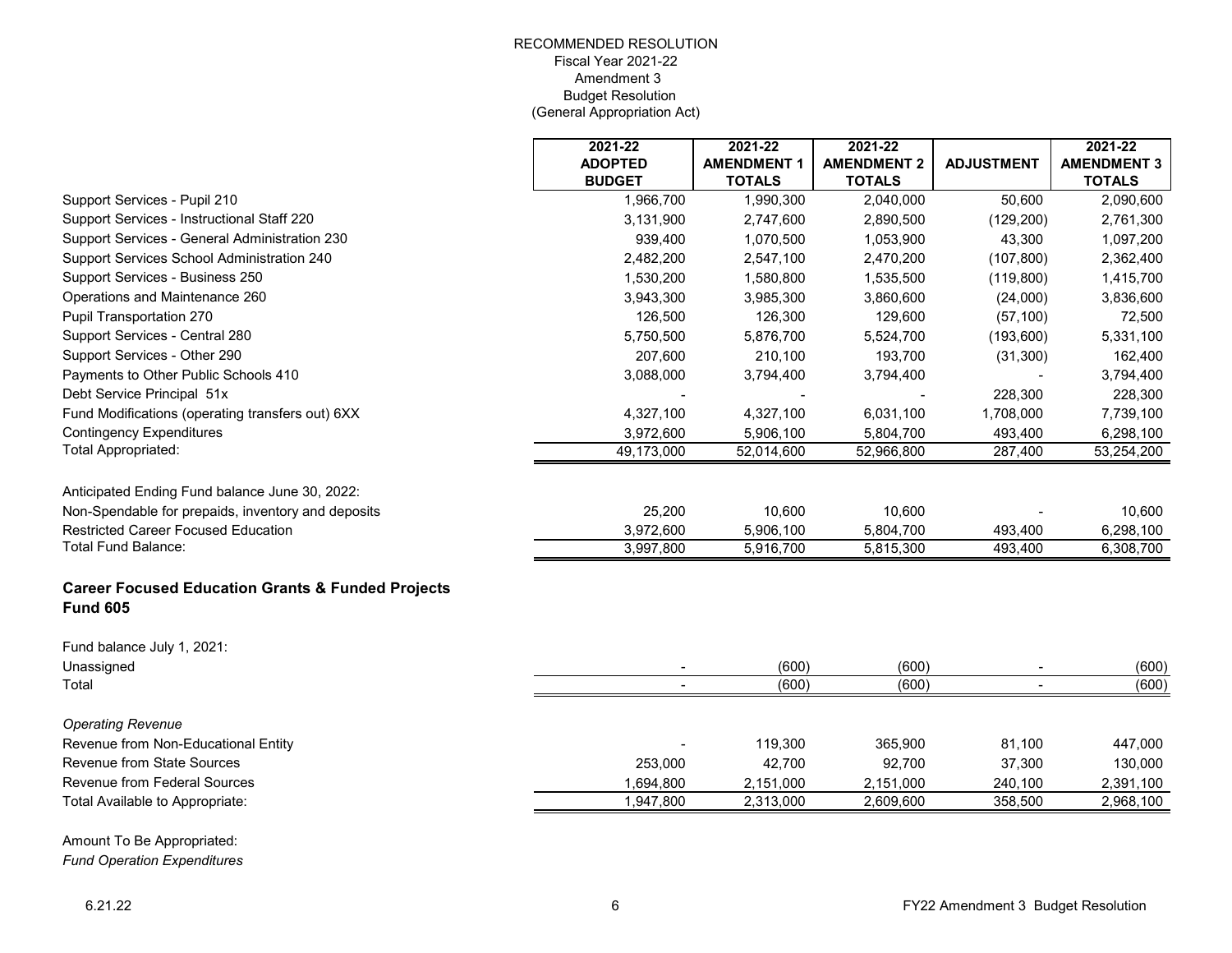|                                                    | 2021-22                | 2021-22                | 2021-22                |                   | 2021-22            |
|----------------------------------------------------|------------------------|------------------------|------------------------|-------------------|--------------------|
|                                                    | <b>ADOPTED</b>         | <b>AMENDMENT 1</b>     | <b>AMENDMENT 2</b>     | <b>ADJUSTMENT</b> | <b>AMENDMENT 3</b> |
|                                                    | <b>BUDGET</b>          | <b>TOTALS</b>          | <b>TOTALS</b>          |                   | <b>TOTALS</b>      |
| Added Needs 120                                    | 616,700                | 547,100                | 576,200                | 117,800           | 694,000            |
| Support Services-Pupil 210                         | 623,300                | 865,000                | 1,085,000              | 702,000           | 1,787,000          |
| Support Services - Instructional Staff 220         | 625,900                | 819,000                | 801,100                | (462, 300)        | 338,800            |
| Pupil Transportation 270                           | 8,600                  | 8,600                  | 34,900                 | (5,000)           | 29,900             |
| Support Services-Central 280                       | 73,300                 | 73,300                 | 112,400                | 6,000             | 118,400            |
| Total Appropriated:                                | 1,947,800              | 2,313,000              | 2,609,600              | 358,500           | 2,968,100          |
| Anticipated Ending Fund balance June 30, 2022:     |                        |                        |                        |                   |                    |
| Unassigned                                         |                        | (600)                  | (600)                  |                   | (600)              |
| Total                                              | $\blacksquare$         | (600)                  | (600)                  | $\sim$            | (600)              |
| <b>Shared Services &amp; Tuition Program Fund</b>  |                        |                        |                        |                   |                    |
| <b>Fund 270</b>                                    |                        |                        |                        |                   |                    |
| Fund balance July 1, 2021:                         |                        |                        |                        |                   |                    |
| Non-Spendable for prepaids, inventory and deposits | 400                    | 200                    | 200                    |                   | 200                |
| Committed                                          | 3,114,500<br>3,114,900 | 4,605,400<br>4,605,600 | 4,605,400<br>4,605,600 |                   | 4,605,400          |
| Total                                              |                        |                        |                        |                   | 4,605,600          |
| <b>Operating Revenue</b>                           |                        |                        |                        |                   |                    |
| <b>Revenue from Local Sources</b>                  | 14,473,300             | 18,158,100             | 15,668,100             | 256,600           | 15,924,700         |
| <b>Revenue from State Sources</b>                  | 1,042,400              | 1,102,700              | 1,258,500              | 109,900           | 1,368,400          |
| Incoming Transfers and Other Transactions          | 650,500                | 516,900                | 537,000                | (27, 300)         | 509,700            |
| Total:                                             | 16,166,200             | 19,777,700             | 17,463,600             | 339,200           | 17,802,800         |
| Amount Available For Appropriation:                | 19,281,100             | 24,383,300             | 22,069,200             | 339,200           | 22,408,200         |
| Amount To Be Appropriated :                        |                        |                        |                        |                   |                    |
| <b>Fund Operation Expenditures</b>                 |                        |                        |                        |                   |                    |
| Instruction - Elementary 111                       | 5,800                  | 69,200                 | 69,200                 | (1,300)           | 67,900             |
| Instruction - Middle School 112                    | 1,420,100              | 2,870,900              | 2,709,800              | (361,600)         | 2,348,200          |
| Instruction - High School 113                      | 2,125,500              | 2,258,800              | 2,253,100              | 112,200           | 2,365,300          |
| Support Services - Pupil 210                       | 46,900                 | 47,700                 | 49,700                 | 500               | 50,200             |
| Support Services - General Administration 230      | 449,900                | 455,100                | 465,600                | (84, 400)         | 381,200            |
| Support Services School Administration 240         | 533,400                | 590,700                | 560,200                | 5,400             | 565,600            |
| Support Services - Business 250                    | 1,266,700              | 1,281,400              | 1,085,500              | (186,900)         | 898,600            |
|                                                    |                        |                        |                        |                   |                    |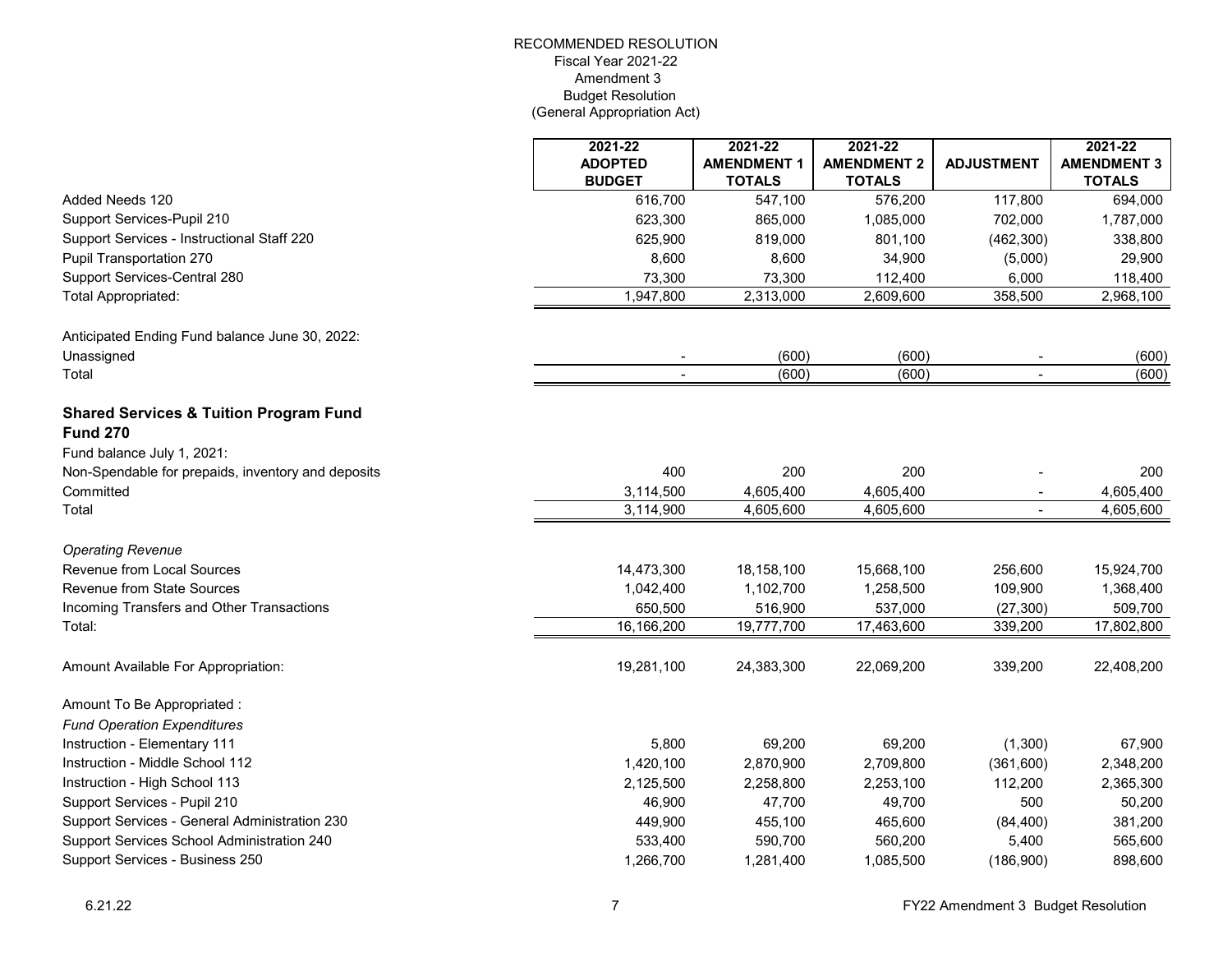|                                                    | 2021-22                         | $2021 - 22$                         | 2021-22                             |                   | 2021-22                             |
|----------------------------------------------------|---------------------------------|-------------------------------------|-------------------------------------|-------------------|-------------------------------------|
|                                                    | <b>ADOPTED</b><br><b>BUDGET</b> | <b>AMENDMENT 1</b><br><b>TOTALS</b> | <b>AMENDMENT 2</b><br><b>TOTALS</b> | <b>ADJUSTMENT</b> | <b>AMENDMENT 3</b><br><b>TOTALS</b> |
| Support Services Security 260                      | 19,000                          | 19,000                              | 19,000                              | 1,800             | 20,800                              |
| Support Services - Central 280                     | 9,940,200                       | 10,463,900                          | 10,375,100                          | (92, 100)         | 10,283,000                          |
| Fund Modifications (operating transfers out) 6XX   | 316,200                         | 366,300                             | 366,300                             | (23, 800)         | 342,500                             |
| <b>Contingency Expenditures</b>                    | 3,157,000                       | 5,960,100                           | 4,115,500                           | 969,400           | 5,084,900                           |
| <b>Total Appropriated:</b>                         | 19,280,700                      | 24,383,100                          | 22,069,000                          | 339,200           | 22,408,200                          |
|                                                    |                                 |                                     |                                     |                   |                                     |
| Anticipated Ending Fund balance June 30, 2022:     |                                 |                                     |                                     |                   |                                     |
| Non-Spendable for prepaids, inventory and deposits | 400                             | 200                                 | 200                                 |                   | 200                                 |
| Committed                                          | 3,157,000                       | 5,960,100                           | 4,115,500                           | 969,400           | 5,084,900                           |
| Total                                              | 3,157,400                       | 5,960,300                           | 4,115,700                           | 969,400           | 5,085,100                           |
|                                                    |                                 |                                     |                                     |                   |                                     |
| <b>ONE Cooperative Service Fund</b>                |                                 |                                     |                                     |                   |                                     |
| <b>Fund 271</b>                                    |                                 |                                     |                                     |                   |                                     |
| Fund balance July 1, 2021:                         |                                 |                                     |                                     |                   |                                     |
| Non-Spendable for prepaids, inventory and deposits |                                 | 249,300                             | 249,300                             |                   | 249,300                             |
| Committed                                          | 7,000,800                       | 8,502,100                           | 8,502,100                           |                   | 8,502,100                           |
| Total                                              | 7,000,800                       | 8,751,400                           | 8,751,400                           |                   | 8,751,400                           |
| <b>Operating Revenue</b>                           |                                 |                                     |                                     |                   |                                     |
| Revenue from Local Sources                         | 621,700                         | 621,700                             | 609,800                             | (1,700)           | 608,100                             |
| Incoming Transfers and Other Transactions          | 675,300                         | 675,300                             | 1,076,600                           | 200,000           | 1,276,600                           |
| Total:                                             | 1,297,000                       | 1,297,000                           | 1,686,400                           | 198,300           | 1,884,700                           |
|                                                    |                                 |                                     |                                     |                   |                                     |
| Amount Available For Appropriation:                | 8,297,800                       | 10,048,400                          | 10,437,800                          | 198,300           | 10,636,100                          |
| Amount To Be Appropriated :                        |                                 |                                     |                                     |                   |                                     |
| <b>Fund Operation Expenditures</b>                 |                                 |                                     |                                     |                   |                                     |
|                                                    |                                 |                                     |                                     |                   |                                     |
| Support Services - Instructional Staff 220         | 267,000                         | 913,300                             | 112,000                             | 206,700           | 318,700                             |
| Support Services - General Administration 230      | 5,000                           | 5,000                               | 5,000                               |                   | 5,000                               |
| Support Services - Central 280                     | 300,000                         | 369,500                             | 369,500                             | (46, 500)         | 323,000                             |
| <b>Contingency Expenditures</b>                    | 7,725,800                       | 8,511,300                           | 9,702,000                           | 38,100            | 9,740,100                           |
| Total Appropriated:                                | 8,297,800                       | 9,799,100                           | 10,188,500                          | 198,300           | 10,386,800                          |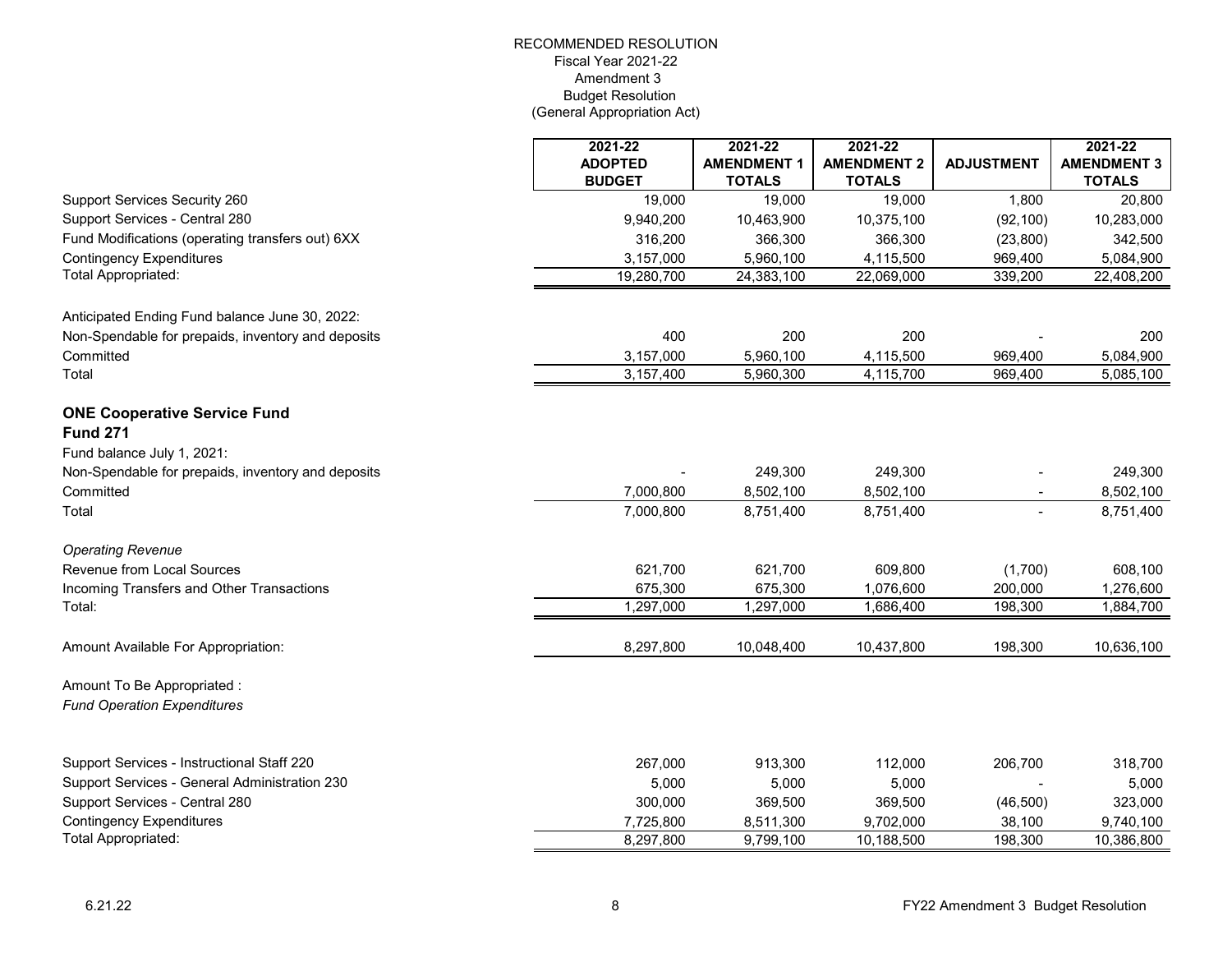|                                                          | 2021-22                         | 2021-22                             | 2021-22                             |                   | 2021-22                             |
|----------------------------------------------------------|---------------------------------|-------------------------------------|-------------------------------------|-------------------|-------------------------------------|
|                                                          | <b>ADOPTED</b><br><b>BUDGET</b> | <b>AMENDMENT 1</b><br><b>TOTALS</b> | <b>AMENDMENT 2</b><br><b>TOTALS</b> | <b>ADJUSTMENT</b> | <b>AMENDMENT 3</b><br><b>TOTALS</b> |
| Anticipated Ending Fund balance June 30, 2022:           |                                 |                                     |                                     |                   |                                     |
| Non-Spendable for prepaids, inventory and deposits       |                                 | 249,300                             | 249,300                             |                   | 249,300                             |
| Committed                                                | 7,725,800                       | 8,511,300                           | 9,702,000                           | 38,100            | 9,740,100                           |
| <b>Total Fund Balance:</b>                               | 7,725,800                       | 8,760,600                           | 9,951,300                           | 38,100            | 9,989,400                           |
| <b>Medicaid Fund</b>                                     |                                 |                                     |                                     |                   |                                     |
| <b>Fund 273</b>                                          |                                 |                                     |                                     |                   |                                     |
| Fund balance July 1, 2021:                               |                                 |                                     |                                     |                   |                                     |
| Non-Spendable for prepaids, inventory and deposits       |                                 | 3,100                               | 3,100                               |                   | 3,100                               |
| <b>Operating Revenue</b>                                 |                                 |                                     |                                     |                   |                                     |
| Revenue from Local Sources                               | 10,542,500                      | 10,542,500                          | 10,560,300                          | 1,613,700         | 12,174,000                          |
| Revenue from State Sources                               | 49,300                          | 49,300                              | 54,100                              | 4,500             | 58,600                              |
| Revenue from Federal Sources                             | 541,500                         | 541,500                             | 541,500                             | 20,300            | 561,800                             |
| Total:                                                   | 11,133,300                      | 11,133,300                          | 11,155,900                          | 1,638,500         | 12,794,400                          |
| Amount Available For Appropriation:                      | 11,133,300                      | 11,136,400                          | 11,159,000                          | 1,638,500         | 12,797,500                          |
| Amount To Be Appropriated :                              |                                 |                                     |                                     |                   |                                     |
| <b>Fund Operation Expenditures</b>                       |                                 |                                     |                                     |                   |                                     |
| Operations and Maintenance 260                           | 35,400                          | 35,400                              | 35,400                              | (26, 800)         | 8,600                               |
| Support Services - Central 280                           | 643,000                         | 650,600                             | 652,000                             | (12,800)          | 639,200                             |
| Payments to Other Public Schools 410                     | 10,454,900                      | 10,447,300                          | 10,468,500                          | 1,653,500         | 12,122,000                          |
| Debt Service Principal 51x<br><b>Total Appropriated:</b> |                                 |                                     |                                     | 27,700            | 27,700                              |
|                                                          | 11,133,300                      | 11,133,300                          | 11,155,900                          | 1,641,600         | 12,797,500                          |
| Anticipated Ending Fund balance June 30, 2022:           |                                 |                                     |                                     |                   |                                     |
| Non-Spendable for prepaids, inventory and deposits       |                                 | 3,100                               | 3,100                               | (3, 100)          |                                     |
| Total Fund Balance:                                      |                                 | 3,100                               | 3,100                               | (3, 100)          |                                     |
|                                                          |                                 |                                     |                                     |                   |                                     |
| <b>HR/Finance Consortium</b>                             |                                 |                                     |                                     |                   |                                     |
| <b>Fund 277</b>                                          |                                 |                                     |                                     |                   |                                     |
| Fund balance July 1, 2021:                               |                                 |                                     |                                     |                   |                                     |
| Committed                                                | 479,300                         | 518,100                             | 518,100                             |                   | 518,100                             |
| Total                                                    | 479,300                         | 518,100                             | 518,100                             | $\blacksquare$    | 518,100                             |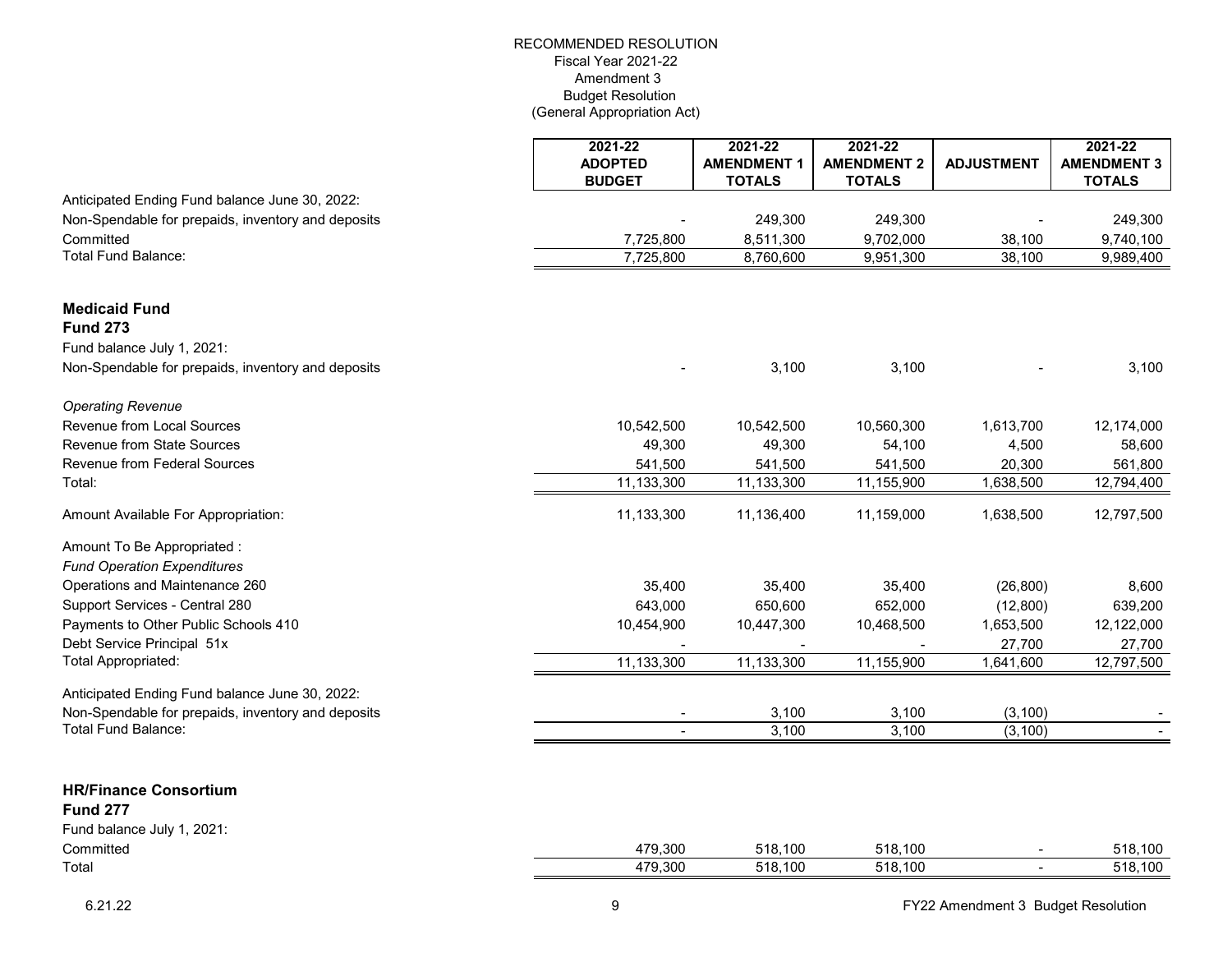|                                                                         | 2021-22<br><b>ADOPTED</b> | 2021-22<br><b>AMENDMENT 1</b> | 2021-22<br><b>AMENDMENT 2</b> | <b>ADJUSTMENT</b> | 2021-22<br><b>AMENDMENT 3</b> |
|-------------------------------------------------------------------------|---------------------------|-------------------------------|-------------------------------|-------------------|-------------------------------|
|                                                                         | <b>BUDGET</b>             | <b>TOTALS</b>                 | <b>TOTALS</b>                 |                   | <b>TOTALS</b>                 |
| <b>Operating Revenue</b>                                                |                           |                               |                               |                   |                               |
| Revenue from Local Sources                                              | 1,097,900                 | 1,089,300                     | 1,082,100                     | (4,900)           | 1,077,200                     |
| <b>Revenue from State Sources</b>                                       | 76,400                    | 76,400                        | 85,900                        | 4,400             | 90,300                        |
| Incoming Transfers and Other Transactions                               | 50,000                    | 50,000                        | 50,000                        |                   | 50,000                        |
| Total:                                                                  | 1,224,300                 | 1,215,700                     | 1,218,000                     | (500)             | 1,217,500                     |
| Amount Available For Appropriation:                                     | 1,703,600                 | 1,733,800                     | 1,736,100                     | (500)             | 1,735,600                     |
| Amount To Be Appropriated :                                             |                           |                               |                               |                   |                               |
| <b>Fund Operation Expenditures</b>                                      |                           |                               |                               |                   |                               |
| Support Services - General Administration 230                           |                           |                               | 9,100                         |                   | 9,100                         |
| Support Services - Central 280                                          | 1,042,600                 | 1,102,600                     | 1,110,200                     | (36,600)          | 1,073,600                     |
| Fund Modification - Other Operating Transfers Out 6XX                   | 353,400                   | 353,400                       | 353,400                       |                   | 353,400                       |
| <b>Contingency Expenditures</b>                                         | 307,600                   | 277,800                       | 263,400                       | 36,100            | 299,500                       |
| <b>Total Appropriated:</b>                                              | 1,703,600                 | 1,733,800                     | 1,736,100                     | (500)             | 1,735,600                     |
| Anticipated Ending Fund balance June 30, 2022:                          |                           |                               |                               |                   |                               |
| Committed                                                               | 307,600                   | 277,800                       | 263,400                       | 36,100            | 299,500                       |
| Total                                                                   | 307,600                   | 277,800                       | 263,400                       | 36,100            | 299,500                       |
|                                                                         |                           |                               |                               |                   |                               |
| <b>School Activities Fund</b><br><b>Fund 290</b>                        |                           |                               |                               |                   |                               |
| Fund balance July 1, 2021:                                              |                           |                               |                               |                   |                               |
| Committed                                                               | 298,200                   | 303,400                       | 303,400                       |                   | 303,400                       |
| Total                                                                   | 298,200                   | 303,400                       | 303,400                       | $\sim$            | 303,400                       |
|                                                                         |                           |                               |                               |                   |                               |
| <b>Operating Revenue</b>                                                |                           |                               |                               |                   |                               |
| Revenue from Local Sources<br>Incoming Transfers and Other Transactions | 180,000                   | 180,000                       | 180,000                       |                   | 180,000                       |
| Total:                                                                  | 180,000                   | 180,000                       | 180,000                       | $\blacksquare$    | 180,000                       |
| Amount Available For Appropriation:                                     | 478,200                   | 483,400                       | 483,400                       |                   | 483,400                       |
| $A_{\text{max}}$ and $T = D - A_{\text{max}}$ and $A - A$               |                           |                               |                               |                   |                               |

Amount To Be Appropriated :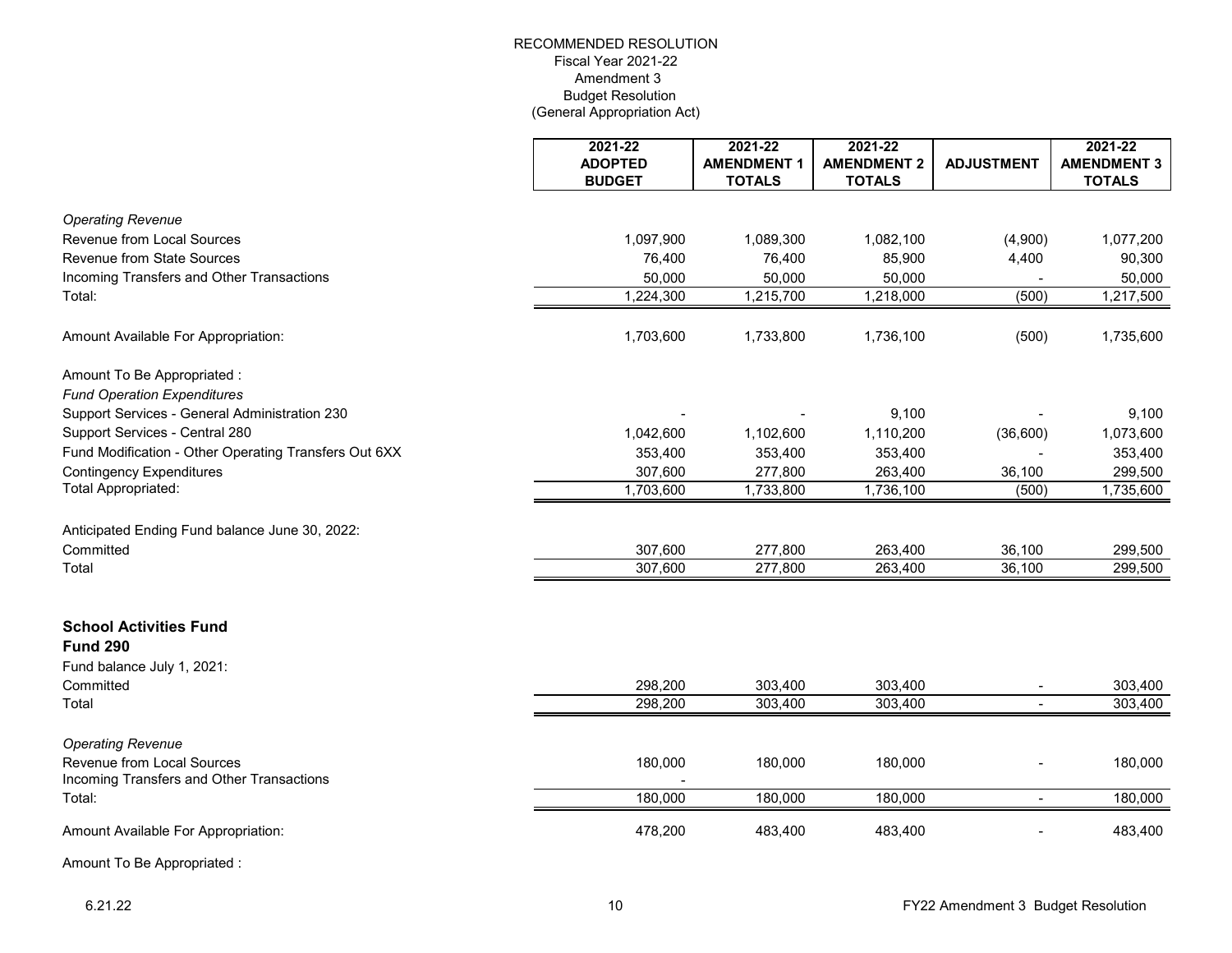|                                                | 2021-22                         | 2021-22                             | 2021-22                             |                   | 2021-22                             |
|------------------------------------------------|---------------------------------|-------------------------------------|-------------------------------------|-------------------|-------------------------------------|
|                                                | <b>ADOPTED</b><br><b>BUDGET</b> | <b>AMENDMENT 1</b><br><b>TOTALS</b> | <b>AMENDMENT 2</b><br><b>TOTALS</b> | <b>ADJUSTMENT</b> | <b>AMENDMENT 3</b><br><b>TOTALS</b> |
| <b>Fund Operation Expenditures</b>             |                                 |                                     |                                     |                   |                                     |
| Other School Activity Expenditures 296         | 180,000                         | 180,000                             | 180,000                             |                   | 180,000                             |
| <b>Contingency Expenditures</b>                | 298,200                         | 303,400                             | 303,400                             |                   | 303,400                             |
| <b>Total Appropriated:</b>                     | 478,200                         | 483,400                             | 483,400                             | $\blacksquare$    | 483,400                             |
|                                                |                                 |                                     |                                     |                   |                                     |
| Anticipated Ending Fund balance June 30, 2022: |                                 |                                     |                                     |                   |                                     |
| Committed                                      | 298,200                         | 303,400                             | 303,400                             | $\blacksquare$    | 303,400                             |
| Total                                          | 298,200                         | 303,400                             | 303,400                             | $\blacksquare$    | 303,400                             |
|                                                |                                 |                                     |                                     |                   |                                     |
|                                                |                                 |                                     |                                     |                   |                                     |
| Debt Service Fund - 2016 Refunding Bonds       |                                 |                                     |                                     |                   |                                     |
| <b>Fund 311</b>                                |                                 |                                     |                                     |                   |                                     |
| Fund balance July 1, 2021:                     |                                 |                                     |                                     |                   |                                     |
| Restricted                                     | 4,397,200                       | 5,770,700                           | 5,770,700                           |                   | 5,770,700                           |
| <b>Operating Revenue</b>                       |                                 |                                     |                                     |                   |                                     |
| Revenue from Local Sources                     | 47,000                          | 47,000                              | 23,000                              |                   | 23,000                              |
| Incoming Transfers and Other Transactions      | 1,800,000                       | 1,800,000                           | 2,600,000                           | 750,000           | 3,350,000                           |
| Total:                                         | 1,847,000                       | 1,847,000                           | 2,623,000                           | 750,000           | 3,373,000                           |
|                                                |                                 |                                     |                                     |                   |                                     |
| Amount Available For Appropriation:            | 6,244,200                       | 7,617,700                           | 8,393,700                           | 750,000           | 9,143,700                           |
|                                                |                                 |                                     |                                     |                   |                                     |
| Amount To Be Appropriated:                     |                                 |                                     |                                     |                   |                                     |
| <b>Fund Operation Expenditures</b>             |                                 |                                     |                                     |                   |                                     |
| Debt Service - Long Term 511                   | 2,096,900                       | 2,096,900                           | 2,096,900                           |                   | 2,096,900                           |
| <b>Contingency Expenditures</b>                | 4,147,300                       | 5,520,800                           | 6,296,800                           | 750,000           | 7,046,800                           |
| <b>Total Appropriated:</b>                     | 6,244,200                       | 7,617,700                           | 8,393,700                           | 750,000           | 9,143,700                           |
|                                                |                                 |                                     |                                     |                   |                                     |
| Anticipated Ending Fund balance June 30, 2022: |                                 |                                     |                                     |                   |                                     |
| Restricted                                     | 4,147,300                       | 5,520,800                           | 6,296,800                           | 750,000           | 7,046,800                           |
| <b>Total Fund Balance:</b>                     | 4,147,300                       | 5,520,800                           | 6,296,800                           | 750,000           | 7,046,800                           |
|                                                |                                 |                                     |                                     |                   |                                     |

# **Debt Service Fund – QSCB Defeasement Fund Fund 313** Fund balance July 1, 2021: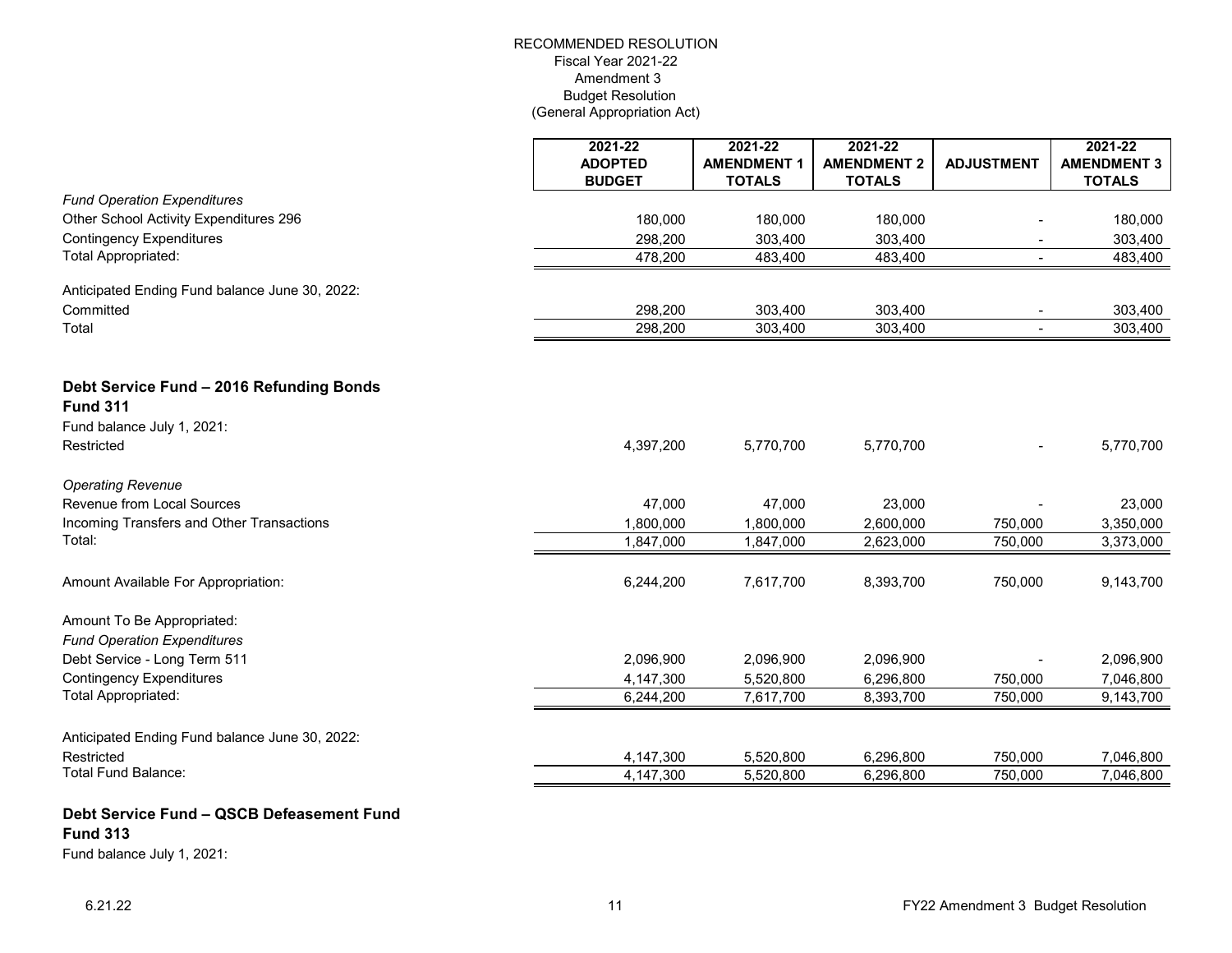|                                                                                                     | 2021-22<br><b>ADOPTED</b> | 2021-22<br><b>AMENDMENT 1</b> | 2021-22<br><b>AMENDMENT 2</b> | <b>ADJUSTMENT</b> | 2021-22<br><b>AMENDMENT 3</b> |
|-----------------------------------------------------------------------------------------------------|---------------------------|-------------------------------|-------------------------------|-------------------|-------------------------------|
|                                                                                                     | <b>BUDGET</b>             | <b>TOTALS</b>                 | <b>TOTALS</b>                 |                   | <b>TOTALS</b>                 |
| Restricted                                                                                          | 2,845,300                 | 2,843,600                     | 2,843,600                     |                   | 2,843,600                     |
| <b>Operating Revenue</b>                                                                            |                           |                               |                               |                   |                               |
| Revenue from Local Sources                                                                          | 5,500                     | 5,500                         | 2,000                         | (1,500)           | 500                           |
| Total:                                                                                              | 5,500                     | 5,500                         | 2,000                         | (1,500)           | 500                           |
| Amount Available For Appropriation:                                                                 | 2,850,800                 | 2,849,100                     | 2,845,600                     | (1,500)           | 2,844,100                     |
| Amount To Be Appropriated:<br><b>Fund Operation Expenditures</b>                                    |                           |                               |                               |                   |                               |
| Debt Service - Long Term 511                                                                        | 2,500                     | 2,500                         | 2,500                         |                   | 2,500                         |
| Fund Modifications (operating transfers out) 6XX                                                    | 810,000                   | 810,000                       | 810,000                       |                   | 810,000                       |
| <b>Contingency Expenditures</b>                                                                     | 2,038,300                 | 2,036,600                     | 2,033,100                     | (1,500)           | 2,031,600                     |
| Total Appropriated:                                                                                 | 2,850,800                 | 2,849,100                     | 2,845,600                     | (1,500)           | 2,844,100                     |
| Anticipated Ending Fund balance June 30, 2022:                                                      |                           |                               |                               |                   |                               |
| Restricted                                                                                          | 2,038,300                 | 2,036,600                     | 2,033,100                     | (1,500)           | 2,031,600                     |
| Total Fund Balance:                                                                                 | 2,038,300                 | 2,036,600                     | 2,033,100                     | (1,500)           | 2,031,600                     |
| Debt Service Fund - QSCB Construction Reserve Fund<br><b>Fund 314</b><br>Fund balance July 1, 2021: |                           |                               |                               |                   |                               |
| Restricted                                                                                          | 10,417,300                | 10,335,600                    | 10,335,600                    |                   | 10,335,600                    |
| <b>Operating Revenue</b>                                                                            |                           |                               |                               |                   |                               |
| Revenue from Local Sources                                                                          | 2,000                     | 2,000                         | 1,000                         | (500)             | 500                           |
| <b>Revenue from Federal Sources</b>                                                                 | 760,200                   | 760,200                       | 760,200                       | (6,500)           | 753,700                       |
| Incoming Transfers and Other Transactions                                                           | 810,000                   | 810,000                       | 810,000                       |                   | 810,000                       |
| Total:                                                                                              | 1,572,200                 | 1,572,200                     | 1,571,200                     | (7,000)           | 1,564,200                     |
| Amount Available For Appropriation:                                                                 | 11,989,500                | 11,907,800                    | 11,906,800                    | (7,000)           | 11,899,800                    |
| Amount To Be Appropriated:<br><b>Fund Operation Expenditures</b><br>Debt Service - Long Term 511    | 927,500                   | 927,500                       | 927,500                       |                   | 927,500                       |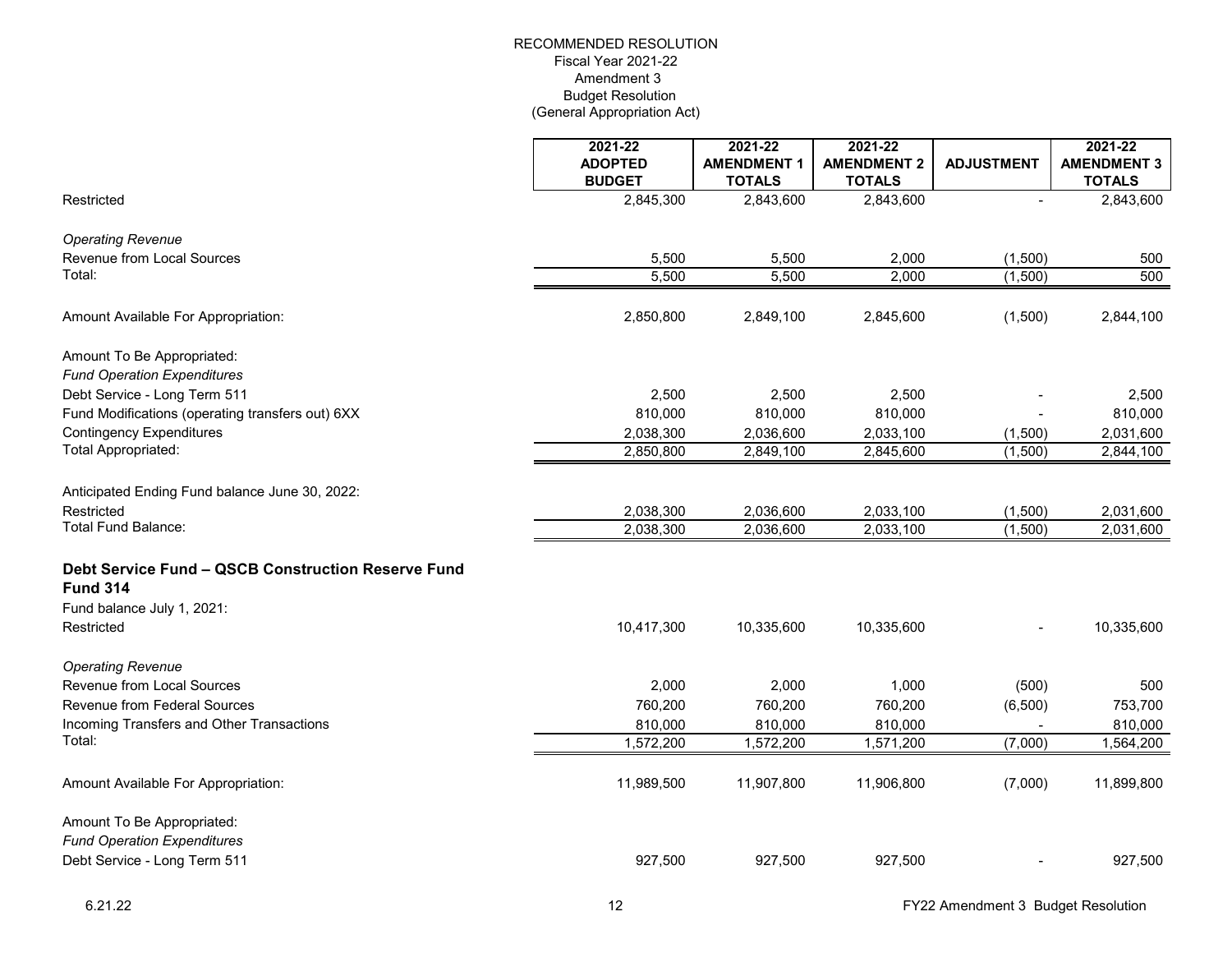|                                                                   | 2021-22<br><b>ADOPTED</b> | 2021-22<br><b>AMENDMENT 1</b> | 2021-22<br><b>AMENDMENT 2</b> | <b>ADJUSTMENT</b> | 2021-22<br><b>AMENDMENT 3</b> |
|-------------------------------------------------------------------|---------------------------|-------------------------------|-------------------------------|-------------------|-------------------------------|
|                                                                   | <b>BUDGET</b>             | <b>TOTALS</b>                 | <b>TOTALS</b>                 |                   | <b>TOTALS</b>                 |
| <b>Contingency Expenditures</b>                                   | 11,062,000                | 10,980,300                    | 10,979,300                    | (7,000)           | 10,972,300                    |
| <b>Total Appropriated:</b>                                        | 11,989,500                | 11,907,800                    | 11,906,800                    | (7,000)           | 11,899,800                    |
|                                                                   |                           |                               |                               |                   |                               |
| Anticipated Ending Fund balance June 30, 2022:                    |                           |                               |                               |                   |                               |
| Restricted                                                        | 11,062,000                | 10,980,300                    | 10,979,300                    | (7,000)           | 10,972,300                    |
| <b>Total Fund Balance:</b>                                        | 11,062,000                | 10,980,300                    | 10,979,300                    | (7,000)           | 10,972,300                    |
| <b>Career Focused Ed Campus Renovations Capital Projects Fund</b> |                           |                               |                               |                   |                               |
| <b>Fund 404</b>                                                   |                           |                               |                               |                   |                               |
| Fund balance July 1, 2021:                                        |                           |                               |                               |                   |                               |
| Non-Spendable for prepaids, inventory and deposits                | 9,400                     | 100,100                       | 100,100                       |                   | 100,100                       |
| Committed                                                         | 5,665,400                 | 8,629,000                     | 8,629,000                     |                   | 8,629,000                     |
| Total                                                             | 5,674,800                 | 8,729,100                     | 8,729,100                     |                   | 8,729,100                     |
| <b>Operating Revenue</b>                                          |                           |                               |                               |                   |                               |
| Revenue from Local Sources                                        | 8,000                     | 8,000                         | 8,700                         | (2,400)           | 6,300                         |
| Incoming Transfers and Other Transactions                         | 2,300,000                 | 2,300,000                     | 3,100,000                     | 750,000           | 3,850,000                     |
| Total:                                                            | 2,308,000                 | 2,308,000                     | 3,108,700                     | 747,600           | 3,856,300                     |
|                                                                   |                           |                               |                               |                   |                               |
| Amount Available For Appropriation:                               | 7,982,800                 | 11,037,100                    | 11,837,800                    | 747,600           | 12,585,400                    |
| Amount To Be Appropriated:                                        |                           |                               |                               |                   |                               |
| <b>Fund Operation Expenditures</b>                                |                           |                               |                               |                   |                               |
| Operation and Maintenance 260                                     |                           |                               | 5,000                         |                   | 5,000                         |
| Support Services - Central 280                                    | 10,000                    | 10,000                        | 10,000                        |                   | 10,000                        |
| Facilities Acquisition 450                                        | 2,522,700                 | 2,983,300                     | 2,093,300                     | 148,200           | 2,241,500                     |
| <b>Contingency Expenditures</b>                                   | 5,450,100                 | 7,943,700                     | 9,629,400                     | 599,400           | 10,228,800                    |
| <b>Total Appropriated:</b>                                        | 7,982,800                 | 10,937,000                    | 11,737,700                    | 747,600           | 12,485,300                    |
|                                                                   |                           |                               |                               |                   |                               |
| Anticipated Ending Fund balance June 30, 2022:                    |                           |                               |                               |                   |                               |
| Non-Spendable for prepaids, inventory and deposits                | 9,400                     | 100,100                       | 100,100                       |                   | 100,100                       |
| Committed<br><b>Total Fund Balance:</b>                           | 5,440,700                 | 7,943,700                     | 9,629,400                     | 599,400           | 10,228,800                    |
|                                                                   | 5,450,100                 | 8,043,800                     | 9,729,500                     | 599,400           | 10,328,900                    |

# **Administration Building Renovations Capital Projects Fund**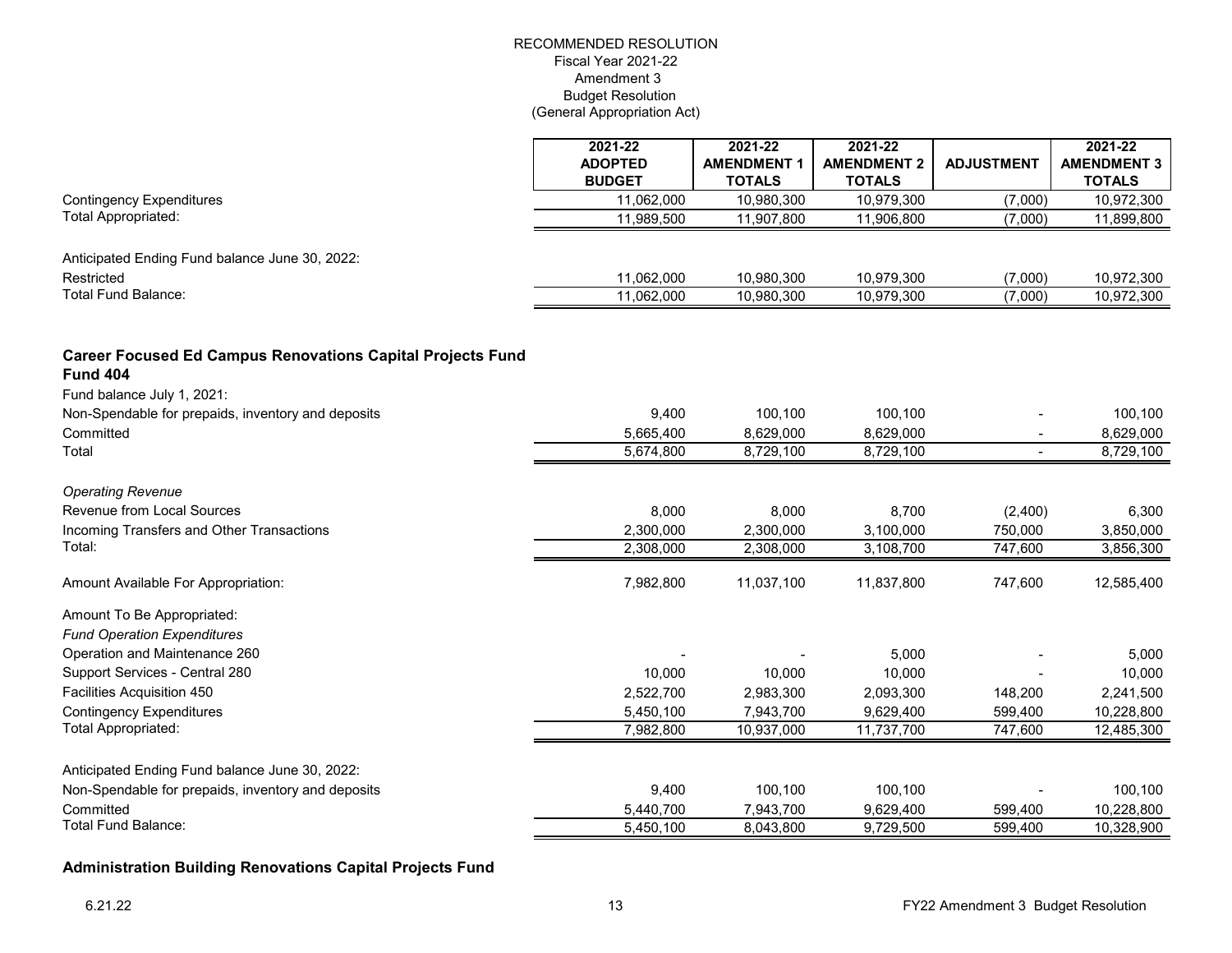|                                                                             | 2021-22<br><b>ADOPTED</b><br><b>BUDGET</b> | 2021-22<br><b>AMENDMENT 1</b><br><b>TOTALS</b> | 2021-22<br><b>AMENDMENT 2</b><br><b>TOTALS</b> | <b>ADJUSTMENT</b> | 2021-22<br><b>AMENDMENT 3</b><br><b>TOTALS</b> |
|-----------------------------------------------------------------------------|--------------------------------------------|------------------------------------------------|------------------------------------------------|-------------------|------------------------------------------------|
| <b>Fund 406</b>                                                             |                                            |                                                |                                                |                   |                                                |
| Fund balance July 1, 2021:                                                  |                                            |                                                |                                                |                   |                                                |
| Non-Spendable for prepaids, inventory and deposits                          | 15,500                                     | 175,100                                        | 175,100                                        |                   | 175,100                                        |
| Committed                                                                   | 8,120,400                                  | 9,874,300                                      | 9,874,300                                      |                   | 9,874,300                                      |
| Total                                                                       | 8,135,900                                  | 10,049,400                                     | 10,049,400                                     | $\blacksquare$    | 10,049,400                                     |
| <b>Operating Revenue</b>                                                    |                                            |                                                |                                                |                   |                                                |
| Revenue from Local Sources                                                  | 11,000                                     | 11,000                                         | 11,000                                         | (3,300)           | 7,700                                          |
| Incoming Transfers and Other Transactions                                   | 800,000                                    | 800,000                                        | 1,200,000                                      | 800,000           | 2,000,000                                      |
| Total:                                                                      | 811,000                                    | 811,000                                        | 1,211,000                                      | 796,700           | 2,007,700                                      |
| Amount Available For Appropriation:                                         | 8,946,900                                  | 10,860,400                                     | 11,260,400                                     | 796,700           | 12,057,100                                     |
| Amount To Be Appropriated:<br><b>Fund Operation Expenditures</b>            |                                            |                                                |                                                |                   |                                                |
| Support Services - Central 280                                              | 949,600                                    | 1,149,600                                      | 474,600                                        | 87,600            | 562,200                                        |
| Facilities Improvements 45x                                                 | 689,400                                    | 733,400                                        | 533,400                                        | (223, 500)        | 309,900                                        |
| <b>Contingency Expenditures</b>                                             | 7,307,900                                  | 8,977,400                                      | 10,252,400                                     | 932,600           | 11,185,000                                     |
| <b>Total Appropriated:</b>                                                  | 8,946,900                                  | 10,860,400                                     | 11,260,400                                     | 796,700           | 12,057,100                                     |
| Anticipated Ending Fund balance June 30, 2022:                              |                                            |                                                |                                                |                   |                                                |
| Non-Spendable for prepaids, inventory and deposits                          | 15,500                                     | 175,100                                        | 175,100                                        |                   | 175,100                                        |
| Committed                                                                   | 7,292,400                                  | 8,802,300                                      | 10,077,300                                     | 932,600           | 11,009,900                                     |
| Total Fund Balance:                                                         | 7,307,900                                  | 8,977,400                                      | 10,252,400                                     | 932,600           | 11,185,000                                     |
| <b>Career Connections Facility Capital Projects Fund</b><br><b>Fund 409</b> |                                            |                                                |                                                |                   |                                                |
| Fund balance July 1, 2021:                                                  |                                            |                                                |                                                |                   |                                                |
| Restricted                                                                  | 530,600                                    | 535,600                                        | 535,600                                        |                   | 535,600                                        |
| <b>Operating Revenue</b>                                                    |                                            |                                                |                                                |                   |                                                |
| Revenue from Local Sources                                                  | 200                                        | 200                                            | 200                                            | 200               | 400                                            |
| Total:                                                                      | $\overline{200}$                           | $\overline{200}$                               | $\overline{200}$                               | $\overline{200}$  | 400                                            |
| Amount Available For Appropriation:                                         | 530,800                                    | 535,800                                        | 535,800                                        | 200               | 536,000                                        |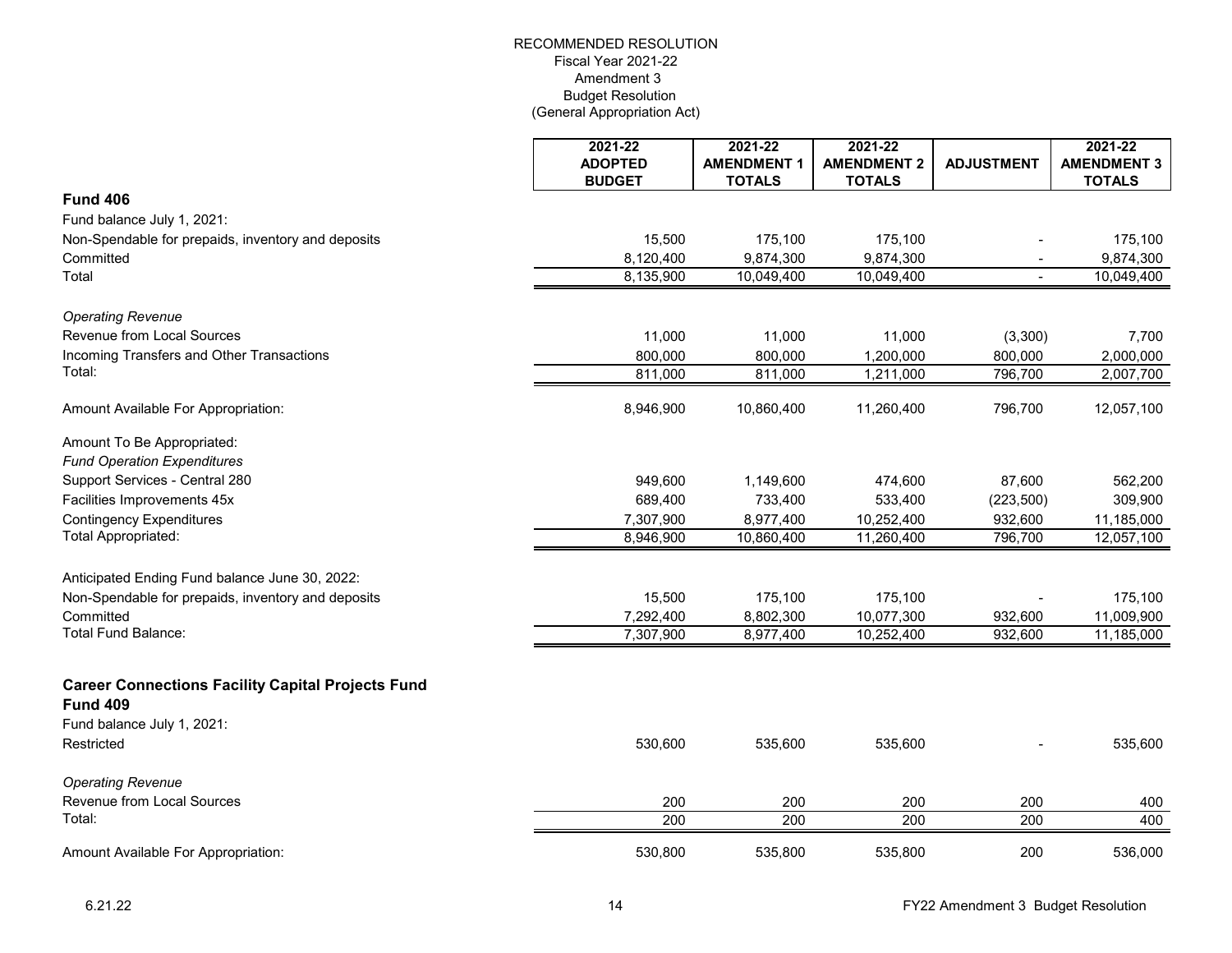|                                                                  | 2021-22<br><b>ADOPTED</b><br><b>BUDGET</b> | 2021-22<br><b>AMENDMENT 1</b><br><b>TOTALS</b> | 2021-22<br><b>AMENDMENT 2</b><br><b>TOTALS</b> | <b>ADJUSTMENT</b> | 2021-22<br><b>AMENDMENT 3</b><br><b>TOTALS</b> |
|------------------------------------------------------------------|--------------------------------------------|------------------------------------------------|------------------------------------------------|-------------------|------------------------------------------------|
| Amount To Be Appropriated:                                       |                                            |                                                |                                                |                   |                                                |
| <b>Fund Operation Expenditures</b>                               |                                            |                                                |                                                |                   |                                                |
| Facilities Improvements 45x                                      | 30,000                                     | 30,000                                         | 30,000                                         |                   | 30,000                                         |
| <b>Contingency Expenditures</b>                                  | 500,800                                    | 500,800                                        | 505,800                                        | 200               | 506,000                                        |
| Total Appropriated:                                              | 530,800                                    | 530,800                                        | 535,800                                        | 200               | 536,000                                        |
| Anticipated Ending Fund balance June 30, 2022:                   |                                            |                                                |                                                |                   |                                                |
| Restricted                                                       | 500,800                                    | 505,800                                        | 505,800                                        | 200               | 506,000                                        |
| <b>Total Fund Balance:</b>                                       | 500,800                                    | 505,800                                        | 505,800                                        | 200               | 506,000                                        |
| <b>Production Print Enterprise Fund</b><br><b>Fund 710</b>       |                                            |                                                |                                                |                   |                                                |
| Net Position July 1, 2021:                                       |                                            |                                                |                                                |                   |                                                |
| Net investments in capital assets                                | 197,800                                    | 157,300                                        | 157,300                                        |                   | 157,300                                        |
| Unrestricted net position                                        | 986,200                                    | (542,900)                                      | (542,900)                                      |                   | (542,900)                                      |
| <b>Net Position</b>                                              | 1,184,000                                  | (385, 600)                                     | (385, 600)                                     |                   | (385, 600)                                     |
| <b>Operating Revenue</b>                                         |                                            |                                                |                                                |                   |                                                |
| Revenue from Local Sources                                       | 1,680,700                                  | 1,680,700                                      | 1,560,600                                      | 31,000            | 1,591,600                                      |
| Revenue from State Sources                                       | 59,500                                     | 59,500                                         | 71,600                                         | 5,100             | 76,700                                         |
| Total:                                                           | 1,740,200                                  | 1,740,200                                      | 1,632,200                                      | 36,100            | 1,668,300                                      |
| Amount Available For Appropriation:                              | 2,924,200                                  | 1,354,600                                      | 1,246,600                                      | 36,100            | 1,282,700                                      |
| Amount To Be Appropriated:<br><b>Fund Operation Expenditures</b> |                                            |                                                |                                                |                   |                                                |
| Support Services - Business 250                                  | 1,530,800                                  | 1,544,200                                      | 1,686,500                                      | 23,800            | 1,710,300                                      |
| Operations and Maintenance 260                                   | 222,000                                    | 222,000                                        | 221,700                                        | (135, 700)        | 86,000                                         |
| Support Services - Central 280                                   | 2,000                                      | 5,000                                          | 19,000                                         |                   | 19,000                                         |
| Debt Service Principal 51x                                       |                                            |                                                |                                                | 131,000           | 131,000                                        |
| Depreciation 711                                                 | 70,000                                     | 70,000                                         | 45,000                                         |                   | 45,000                                         |
| <b>Contingency Expenditures</b>                                  | 901,600                                    | (643,900)                                      | (882,900)                                      | 17,000            | (865,900)                                      |
| Total Appropriated:                                              | 2,726,400                                  | 1,197,300                                      | 1,089,300                                      | 36,100            | 1,125,400                                      |
| Net Position June 30, 2022:                                      |                                            |                                                |                                                |                   |                                                |
| Net investments in capital assets                                | 197,800                                    | 157,300                                        | 157,300                                        |                   | 157,300                                        |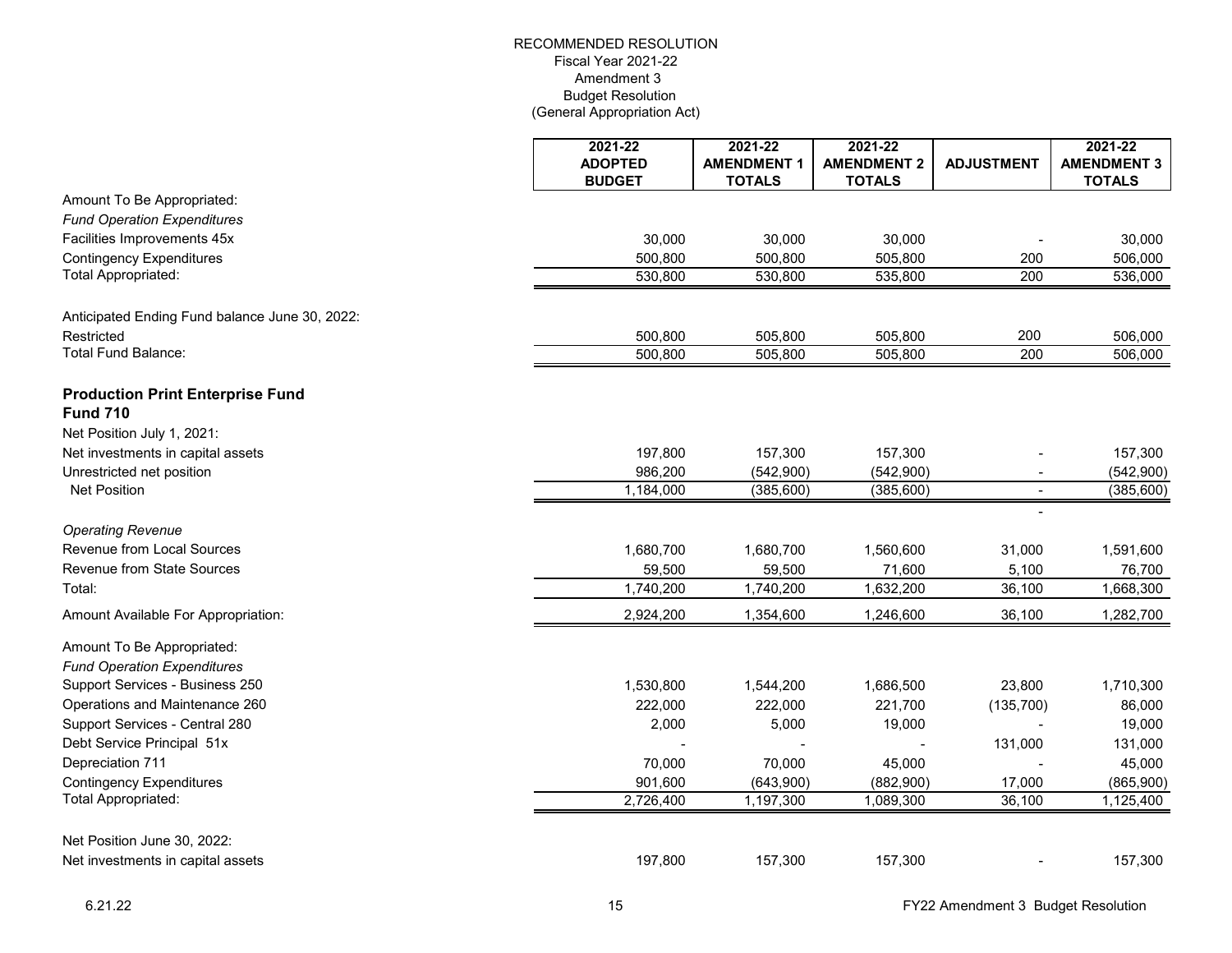|                                                                                    | 2021-22<br><b>ADOPTED</b> | 2021-22<br><b>AMENDMENT 1</b> | $2021 - 22$<br><b>AMENDMENT 2</b> | <b>ADJUSTMENT</b> | 2021-22<br><b>AMENDMENT 3</b> |
|------------------------------------------------------------------------------------|---------------------------|-------------------------------|-----------------------------------|-------------------|-------------------------------|
|                                                                                    | <b>BUDGET</b>             | <b>TOTALS</b>                 | <b>TOTALS</b>                     |                   | <b>TOTALS</b>                 |
| Unrestricted net position                                                          | 901,600                   | (643,900)                     | (882,900)                         | 17,000            | (865,900)                     |
| <b>Net Position</b>                                                                | 1,099,400                 | (486, 600)                    | (725, 600)                        | 17,000            | (708, 600)                    |
| <b>Risk Related Activity Fund</b><br><b>Fund 810</b><br>Net Position July 1, 2021: | 1,824,300                 | 1,928,900                     | 1,928,900                         |                   | 1,928,900                     |
| <b>Operating Revenue</b><br>Incoming Transfers and Other Transactions              | 9,802,400                 | 9,737,900                     | 9,736,400                         | (569,000)         | 9,167,400                     |
| Total:                                                                             | 9,802,400                 | 9,737,900                     | 9,736,400                         | (569,000)         | 9,167,400                     |
|                                                                                    |                           |                               |                                   |                   |                               |
| Amount Available For Appropriation:                                                | 11,626,700                | 11,666,800                    | 11,665,300                        | (569,000)         | 11,096,300                    |
| Amount To Be Appropriated:                                                         |                           |                               |                                   |                   |                               |
| <b>Fund Operation Expenditures</b>                                                 | 9,785,300                 | 9,720,800                     | 9,219,300                         | (570, 100)        | 8,649,200                     |
| Total Appropriated:                                                                | 9,785,300                 | 9,720,800                     | 9,219,300                         | (570, 100)        | 8,649,200                     |
| Ending Net Position June 30, 2022:                                                 |                           |                               |                                   |                   |                               |
| <b>Claim Fluctuation Reserve:</b>                                                  |                           |                               |                                   |                   |                               |
| CFR - Health Care Insurance                                                        | 100,000                   | 100,000                       | 100,000                           |                   | 100,000                       |
| CFR - Dental Insurance                                                             | 220,500                   | 276,800                       | 276,800                           |                   | 276,800                       |
| CFR - Vision Insurance                                                             | 38,300                    | 31,000                        | 31,400                            |                   | 31,400                        |
| CFR - Life Insurance                                                               | 1,800                     | 1,900                         | 1,400                             |                   | 1,400                         |
| CFR - STD/LTD Insurance                                                            | 13,800                    | 12,500                        | 12,700                            |                   | 12,700                        |
| CFR - Workers Compensation Insurance                                               | 34,200                    | 24,500                        | 24,500                            |                   | 24,500                        |
| CFR - Unemployment Insurance                                                       | 50,000                    | 50,000                        | 50,000                            |                   | 50,000                        |
| CFR - General Liability                                                            | 700                       | 700                           | 700                               |                   | 700                           |
| CFR - Errors & Omissions                                                           | 400                       | 400                           | 400                               |                   | 400                           |
| CFR - Professional Liability                                                       | 640,000                   | 640,000                       | 640,000                           |                   | 640,000                       |
| CFR - Cyber Liability                                                              | 500,000                   | 500,000                       | 1,000,000                         |                   | 1,000,000                     |
| CFR - Bldg/Vehicles/Prop-Casualty                                                  | 4,800                     | 5,000                         | 4,900                             |                   | 4,900                         |
| Contingency Reserve - W/C Settlements                                              | 100,000                   | 100,000                       | 100,000                           |                   | 100,000                       |
| Contingency Reserve - P/C Settlements                                              | 72,900                    | 72,900                        | 72,900                            |                   | 72,900                        |
| Contingency Reserve - Wellbeing                                                    | 25,000                    | 25,000                        | 25,000                            |                   | 25,000                        |
| <b>Retained Earnings</b>                                                           | 39,000                    | 105,300                       | 105,300                           | 1,100             | 106,400                       |